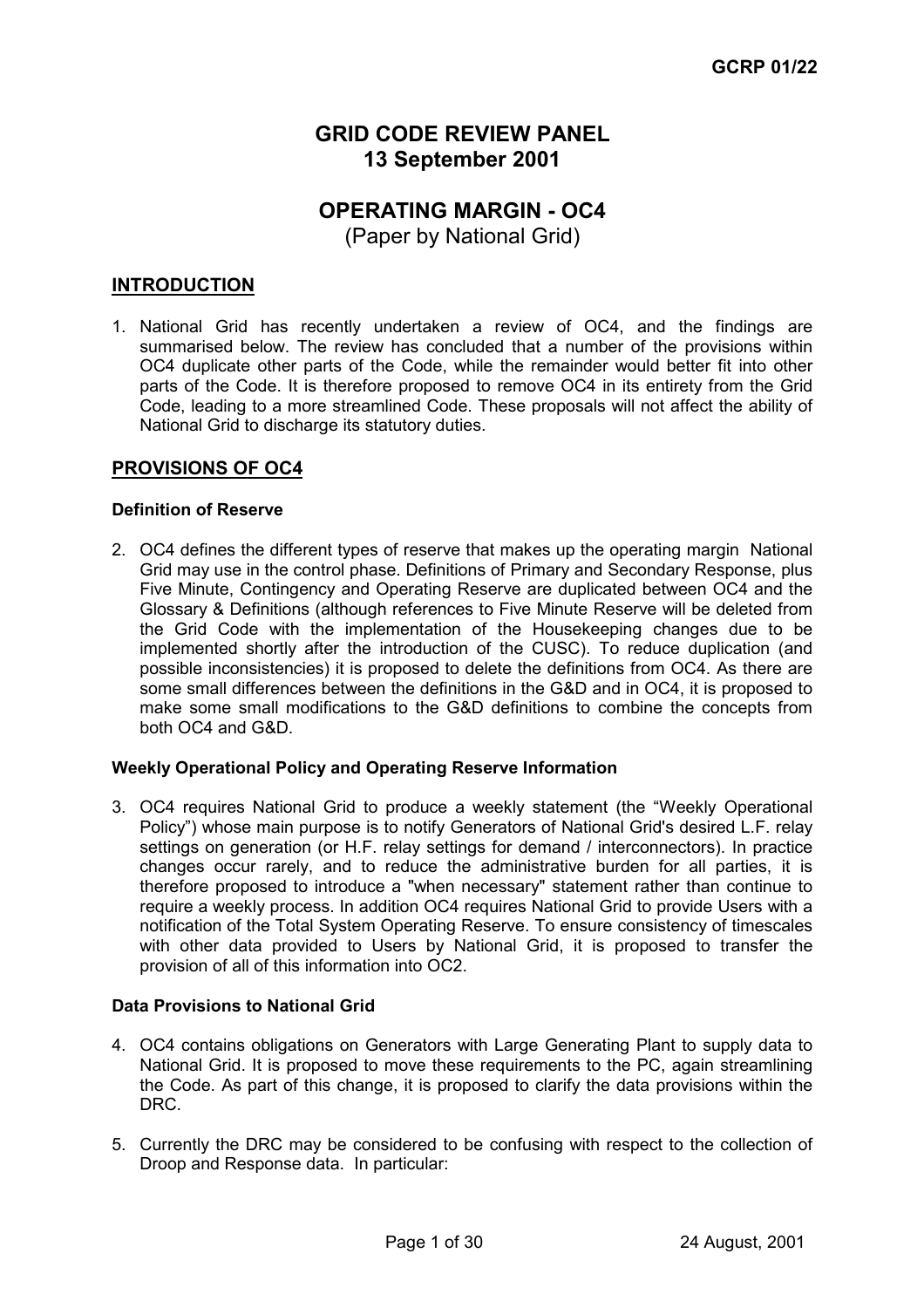DRC Schedule 1 Page 7 refers to the provision of droop data at 6 loading levels MLP1 to MLP6, but these six loading levels are not defined until Schedule 1 Page 9.

The values of MLP1 to 6, defined on DRC Schedule 1 Page 9, should be at fixed values (Designed Minimum Operating level, or DMOL, Minimum Generation, 70%, 80% 95% and 100% of Registered Capacity) for plant yet to be synchronised, but this is not stated in the DRC.

The DRC asks for the value of DMOL to be provided twice.

It is proposed to simplify the DRC to permit this data to be provided in tabular form. A new Schedule 4 is proposed.

6. The current Grid Code data requirements for droop characteristics for plant connected to the system at 9 January 1995 are slightly different to the requirements for plant connected later. However, the differences are not considered to be material and it is proposed that for the data provided in the new DRC Schedule 4 the distinction be removed.

#### **Minimum Generation**

7. The Grid Code contains an inconsistency with respect to the use of the term Minimum Generation between OC4 and other parts of the Code when the term is applied to multiunit (modular) CCGT's.

> The Grid Code defines Minimum Generation as 'The minimum output … which a Genset can generate under stable operating conditions, as registered with NGC under the PC' and 'Genset' is defined as 'A Generating Unit or CCGT Module at a Large Power Station'. For a typical modular CCGT with 2 Gas Turbines and 1 Steam Turbine, this will generally apply to a 1GT and 1ST condition (or even a single GT running on open cycle)

8. However, in the Appendix to the CC, the phrase Minimum Generation is intended to apply to the condition where a CCGT Module has *all units synchronised* although this is contrary to the definition. Some of the data provisions of the Appendix to OC4 are also intended to apply to this condition. Therefore to align the data provisions to National Grid's requirements, amendments to the CC are proposed. The amendments to the DRC outlined above also cover this area.

# **THE PROPOSED CHANGES**

9. The Appendices to this paper show the proposed changes to the Grid Code, including a number of consequential changes. The most significant changes are to the G&D, PC, CC, OC2, OC4 and DRC.

#### **RECOMMENDATIONS**

10. The Grid Code Review Panel is invited to discuss the issues raised in this paper and to **AGREE** that National Grid issues a Consultation Paper on the proposed amendments related to OC4.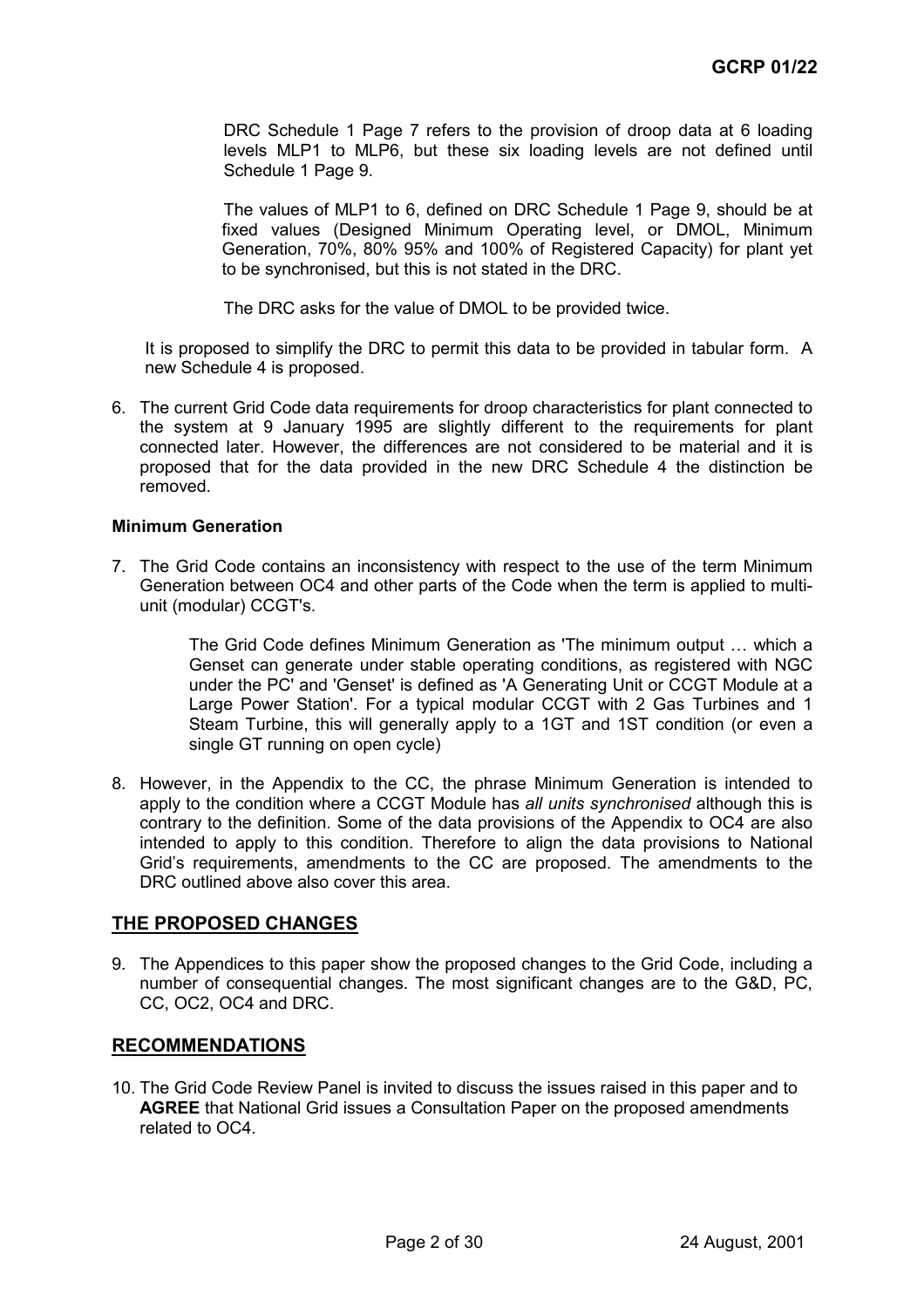# **Appendix 1** Removal of **OC4** (with indication of relocation of paragraphs)

#### **OPERATING CODE NO. 4**

#### **OPERATING MARGIN**

#### OC4.1 INTRODUCTION

**Operating Code No. 4** ("**OC4**") sets out the different types of reserve which make up the **Operating Margin** that **NGC** may use in the **Control Phase**.

#### OC4.2 OBJECTIVE

The objective of **OC4** is to set out and describe the types of reserve which may be utilised by **NGC** pursuant to the **BCs**.

*[The description of each type of reserve is already contained within the Glossary and Definitions (G&D) , therefore the objective of OC4 no longer applies]*

OC4.3 SCOPE

**OC4** applies to **NGC** and to **Users**, which in **OC4** means:

(a) **Generators** with **Large Power Stations**;

- (b) **Pumped Storage Generators** acting in their capacity as a **Non-Embedded Customer** with respect to pumping load reduction offered as reserve;
- (c) Other persons bound by the **Grid Code** with respect to control of **Demand** offered as an **Ancillary Service.**

#### OC4.4 CONSTITUENTS OF **OPERATING MARGIN**

#### The **Operating Margin** comprises **Contingency Reserve** plus **Operating Reserve**.

*[This description of operating margin is repeating that contained within the G&D]*

#### OC4.4.1 **Contingency Reserve**

**Contingency Reserve** is the margin of generation over forecast **Demand** which is required in the period from 24 hours ahead down to real time to cover against uncertainties in **Large Power Station** availability and against both weather forecast and **Demand** forecast errors. It is provided by **Large Power Stations** which are not required to be **Synchronised** but which must be held available to **Synchronise** within a defined timescale.

*[This description of contingency reserve is repeating that contained within the G&D]*

#### OC4.4.2 **Operating Reserve**

**Operating Reserve** is additional output from **Large Power Stations** or a reduction in **Demand** which must be realisable in real time operation to respond in order to contribute to containing and correcting any **System Frequency** fall to an acceptable level in the event of a loss of generation or a loss of import from an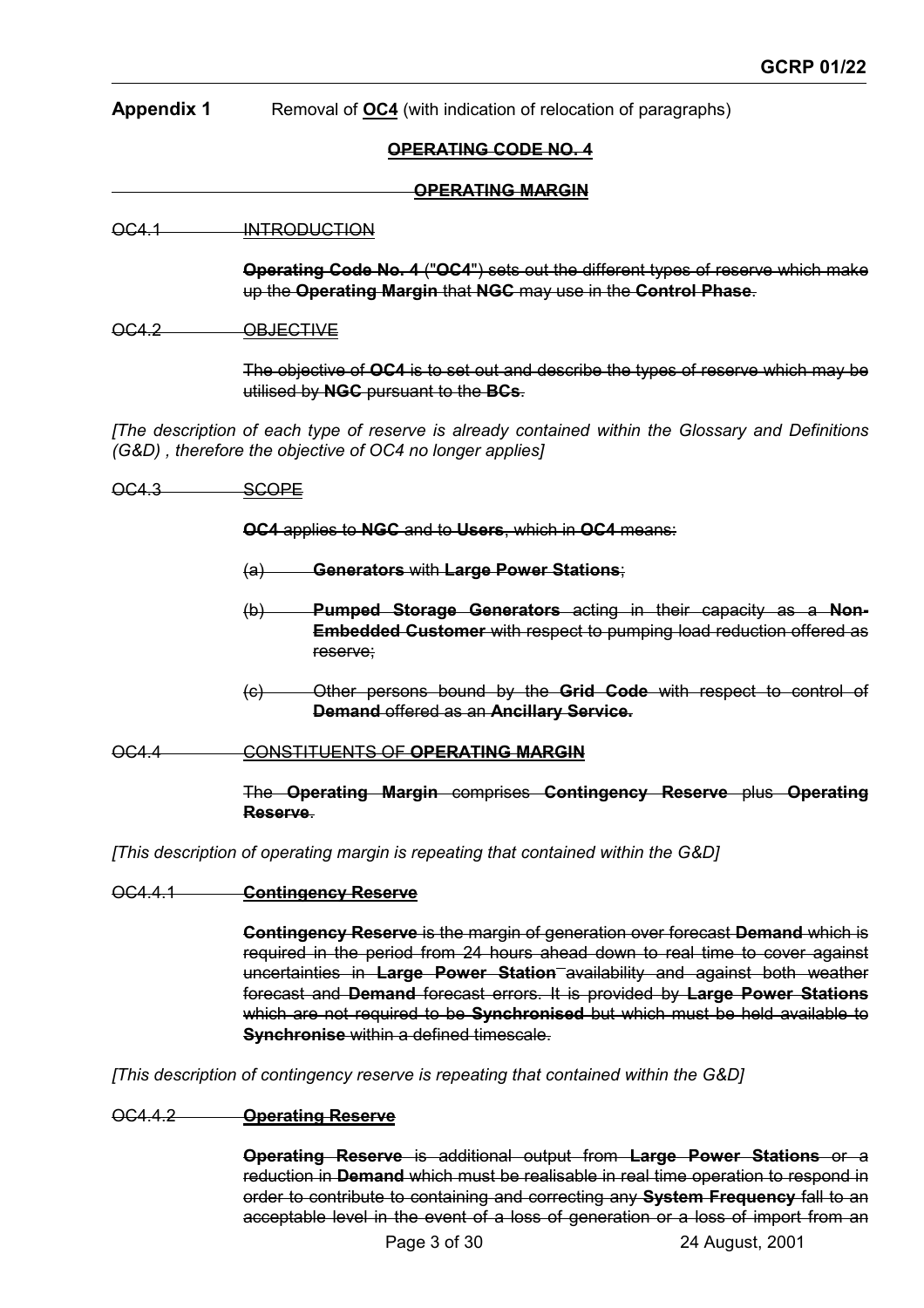**External Interconnection** or mismatch between generation and **Demand**. The **Operating Reserve** must be capable of providing response in three distinct timescales:

*[This description of operating reserve is repeating that contained within the G&D]*

#### OC4.4.2.1 **Primary Response**

The automatic increase in **Active Power** output of a **Genset** or, as the case may be, the decrease in **Active Power Demand** in response to a **System Frequency** fall. This increase in **Active Power** output or, as the case may be, the decrease in **Active Power Demand** must be in accordance with the provisions of the relevant **Ancillary Services Agreement** which will provide that it will be released increasingly with time over the period 0 to 10 seconds from the time of the start of the **Frequency** fall on the basis set out in the **Ancillary Services Agreement** and fully available by the latter, and sustainable for at least a further 20 seconds.

*[This description of primary response is repeating that contained within the G&D]*

#### OC4.4.2.2 **Secondary Response**

The automatic increase in **Active Power** output of a **Genset** or, as the case may be, the decrease in **Active Power Demand** in response to a **System Frequency** fall. This increase in **Active Power** output or, as the case may be, the decrease in **Active Power Demand** must be in accordance with the provisions of the relevant **Ancillary Services Agreement** which will provide that it will be fully available by 30 seconds from the time of the start of the **Frequency** fall and be sustainable for at least a further 30 minutes.

*[This description of secondary response is repeating that contained within the G&D]*

#### OC4.4.2.3 **Five Minute Reserve**

That component of the **Operating Reserve** which is fully available within 5 minutes from the time of a **Frequency** fall or an instruction pursuant to **BC2** and is sustainable for a period of four hours.

*[This description of five minute reserve is repeating that contained within the G&D]*

#### OC4.4.3 Provision of **Operating Margin**

The categories of **Operating Margin** set down in OC4.4.1 and OC4.4.2 can be fulfilled by a number of different types of **Gensets**.

*[This statement adds no value and hence should be deleted]*

#### OC4.4.3.1 **Contingency Reserve**

The amount of **Contingency Reserve** required at the day ahead stage under **BC1** and in subsequent timescales will be decided by **NGC** on the basis of historical trends in the reduction in availability of **Large Power Stations** and increases in forecast **Demand** up to real time operation. Where **Contingency Reserve** is to be held on thermal **Gensets**, **NGC** will include in any instruction by which the **Generator** in relation to those **Gensets** is notified of and/or instructed into the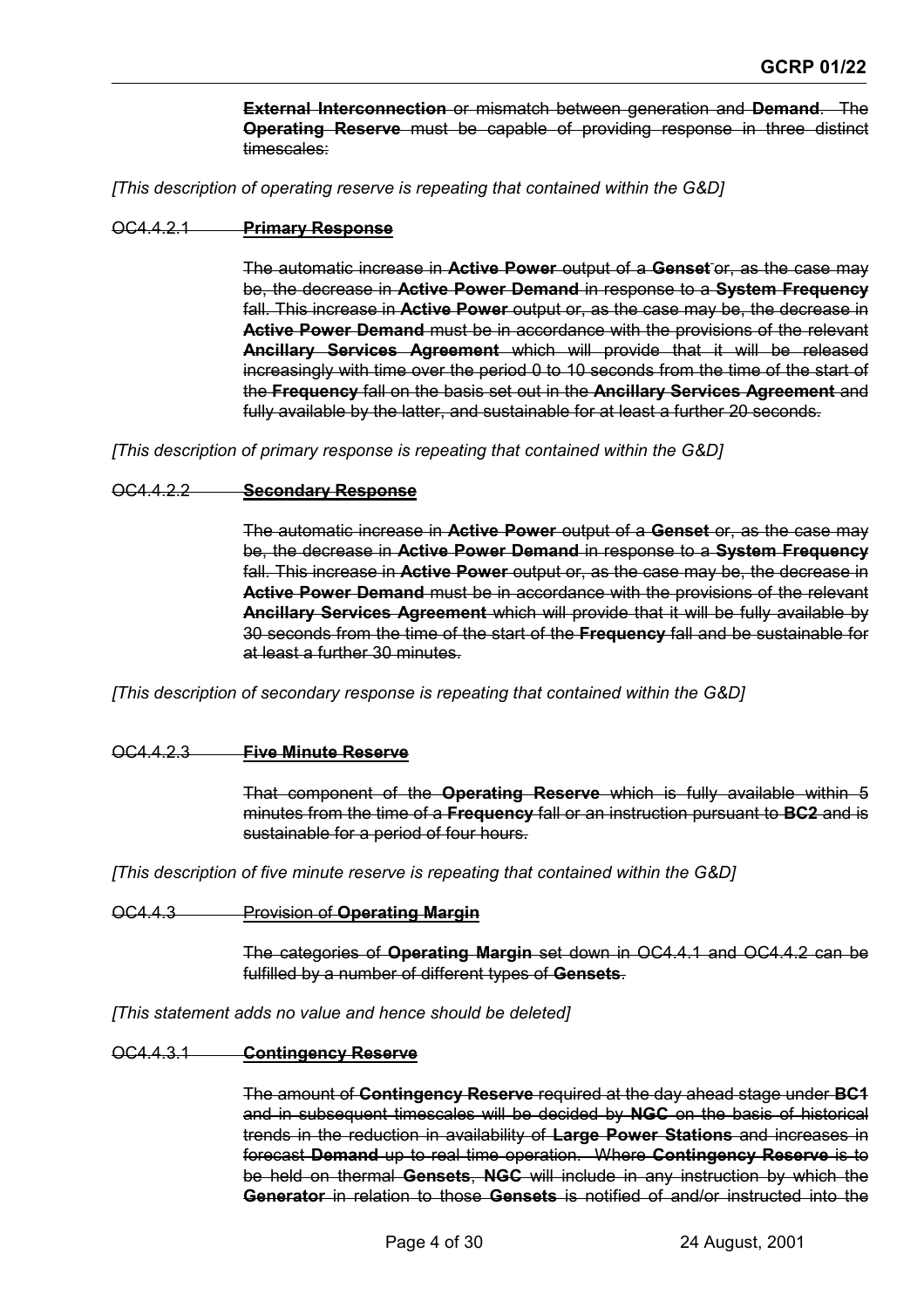**Contingency Reserve** role, the length of time from **NGC** giving the Notice to Deviate from Zero in which those **Gensets** have to reach **Synchronous Speed**.

*[This paragraph to be added to the definition of Contingency Reserve in the G&D]*

#### OC4.4.3.2 **Operating Reserve**

The amount of **Operating Reserve** required at any time will be determined by **NGC** having regard to the **Demand** levels, **Large Power Station** availability shortfalls and the greater of the largest secured loss of generation (ie, the loss of generation against which, as a requirement of the **Licence Standards,** the **NGC Transmission System** must be secured) or loss of import from or sudden export to **External Interconnections**. **NGC** will allocate the **Operating Reserve** to the various classes of **Large Power Stations** so as to fulfil the required levels of **Primary Response, Secondary Response** and **Five Minute Reserve** according to the **Ancillary Services** available to it and as provided in the **BCs**.

*[This paragraph to be added to the definition of Operating Reserve in the G&D]*

#### OC4.4.4 Instruction of **Operating Margin**

**NGC** will issue instructions so as to fulfil in total the required levels of **Contingency Reserve** and **Operating Reserve** with the required levels of response.

Such instructions will be issued pursuant to the **BCs**, where appropriate.

*[This statement adds no value and hence should be deleted]*

#### OC4.5 DATA REQUIREMENTS

The response capability data required, in connection with **Operating Reserve, High Frequency Response**, and **Limited High Frequency Response**, for each **Genset** and for **Demand** is listed in the Appendix to OC4. (**Gas Turbine Plant** should only supply the data applicable to them). This data for all such units should be provided when a **Statement of Readiness** under the **Supplemental Agreement** is submitted and thereafter in week 24 in each calendar year and shall be within the parameters set out in CC.6. Any changes to these parameters should be notified to **NGC** promptly upon them taking effect.

*[This section to be included in the Planning Code]*

OC4.6 WEEKLY OPERATIONAL POLICY

#### **Generating Units** used as **Five Minute Reserve** on **Low Frequency Start-Up**

OC4.6.1 Each week **NGC** will issue to each **Generator** in respect of its **Large Power Stations** by 1500 hours on Wednesday a **Weekly Operational Policy** which will run from 1000 hours on the Monday following to immediately before 1000 hours on the subsequent Monday. The **Weekly Operational Policy** will be in respect of all **Generators' Large Power Stations** available for start from standstill by low frequency relay initiation with a **Fast Start Capability** agreed pursuant to the **Supplemental Agreement**, at **System Frequencies** of 49.70Hz and 49.60Hz (or such **System Frequencies** as **NGC** shall specify). The **Weekly Operational Policy** will specify the location and capacity of such **Large Power Stations**.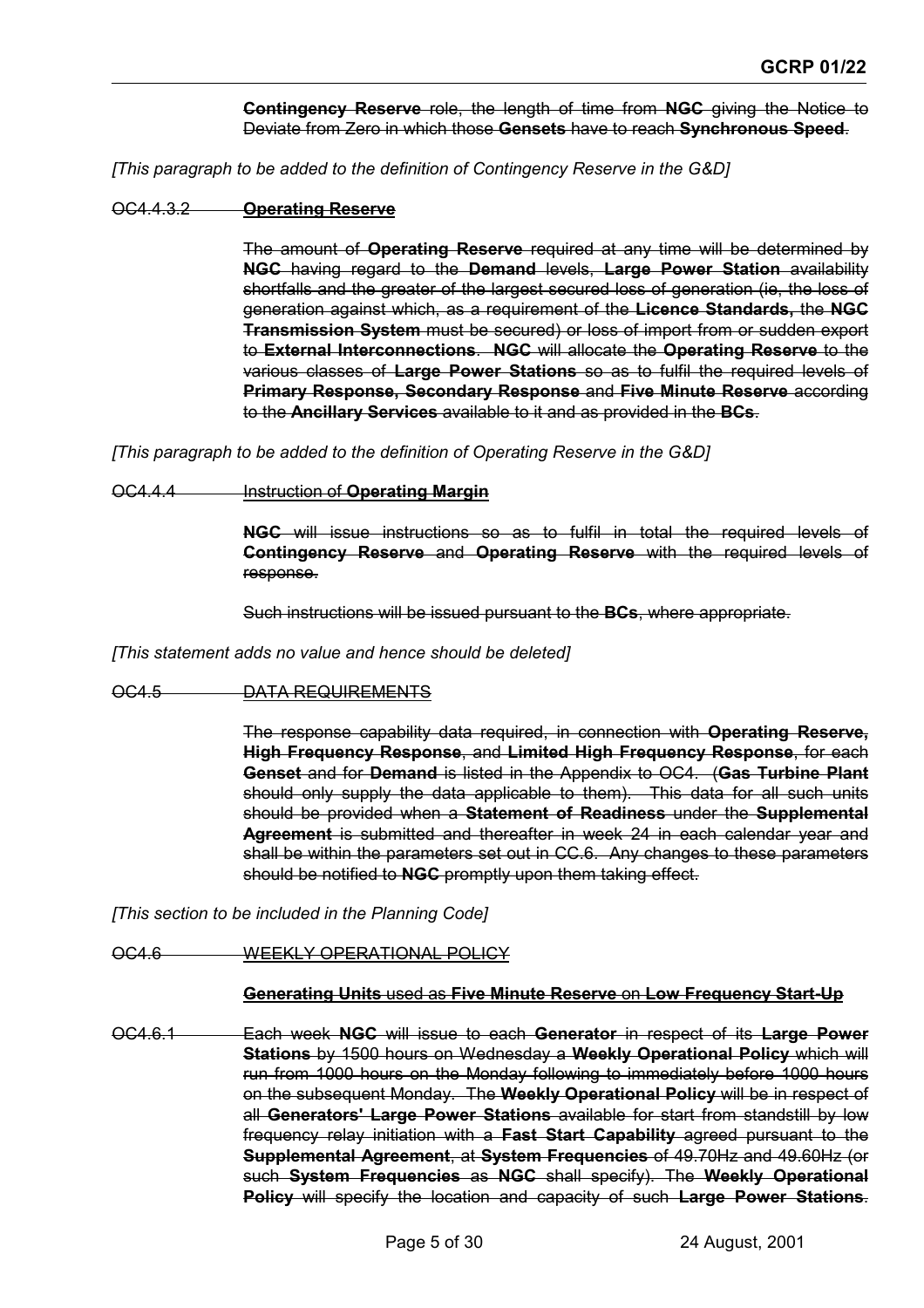Account will be taken of existing **Low Frequency Relay** settings in selecting **Gensets** for the **Weekly Operational Policy.**

*[The Weekly Operational Policy to be suspended, to be replaced with ad-hoc changes to relay settings, defined within OC2]*

> (a) Each **Generator** will by 1000 hours on each Friday confirm in writing acceptance or otherwise of the **Large Power Stations** specified for **Five Minute Reserve** duty in the **Weekly Operational Policy** as it applies to it. The settings allocated to particular **Large Power Stations** may be interchanged between 49.70Hz and 49.60Hz (or such other **System Frequencies** as **NGC** may have specified) provided the overall capacity at each setting and **System** requirements can, in **NGC's** view, be met.

> > If a **Generator** wishes to interchange settings it should contact **NGC** by 1000 hours on the Friday prior to the Monday on which it would like to institute the changes to seek **NGC's** agreement. If **NGC** agrees, the changes will be reflected in the up-dated version of the policy referred to in (b) below.

- (b) The policy will be up-dated when necessary by **NGC** to take account of **Large Power Station** unavailability or reflect changes in settings referred to in (a) above.
- OC4.6.2 Once accepted, each **Generator** (if that **Large Power Station** is declared available and is not subject to forced outage or **Planned Outage**) will abide by the terms of the **Weekly Operational Policy.**

*[This section has been rewritten to become an ad hoc change and included within OC2]*

#### **Operating Margins**

- OC4.6.3 The **Weekly Operational Policy** will include an indication of the level of **Operating Reserve** to be utilised by **NGC** in connection with the operation of the **Balancing Mechanism** in the week beginning with the **Operational Day** commencing during the subsequent Monday, which level shall be purely indicative.
- OC4.6.4 The **Weekly Operational Policy** will also indicate the possible level of **Operating Reserve** (if any) which may be provided by **Interconnector Users** in the week beginning with the **Operational Day** commencing during the subsequent Monday.
- OC4.6.5 The **Weekly Operational Policy** will also indicate the possible level of **High Frequency Response** to be utilised by **NGC** in connection with the operation of the **Balancing Mechanism** in the week beginning with the **Operational Day** commencing during the subsequent Monday, which level shall be purely indicative.

*[This section to be included in OC2]*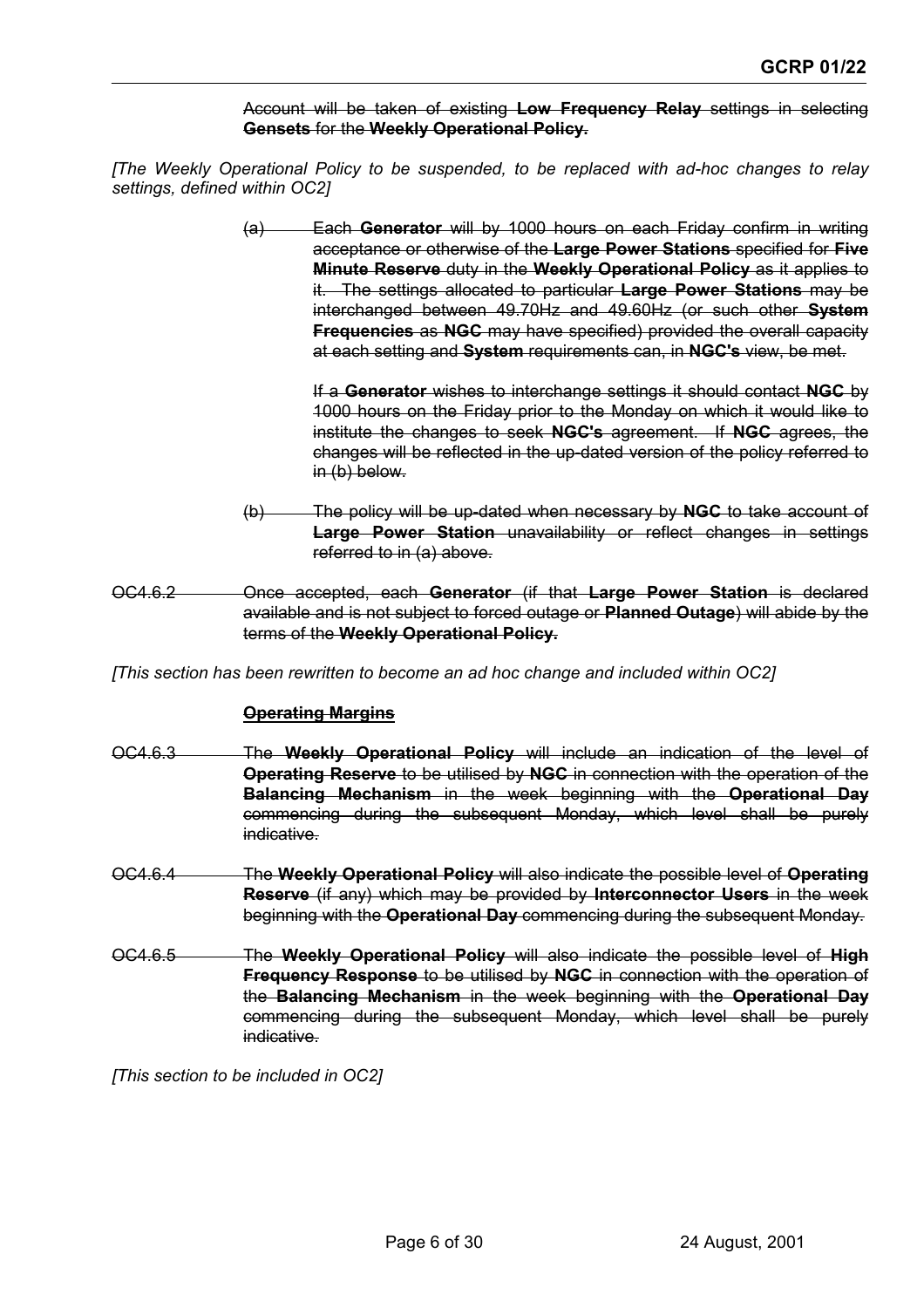#### **OC4 APPENDIX**

*[This section to be moved into the Planning Code]*

OC4.A.1 Response data for **Frequency** changes

The information detailed below is required to describe the actual frequency response capability profile as illustrated in Figure CC.A.3.1 of the Connection Conditions.

In the case of a **CCGT Module** at a **Large Power Station**, the information is required in respect of each **CCGT Unit** within that **Module** unless it has been agreed in an **Ancillary Services Agreement** to be treated on a modular basis, in which case the information is required in respect of each **CCGT Module** at that **Large Power Station**.

OC4.A.1.1 MW loading points at which data is required

 Response values are required at up to six MW loading points (MLP1 to MLP6) for the **Generating Unit**. **Primary** and **Secondary Response** values need not be provided for MW loading points which are below **Minimum Generation**. MLP1 to MLP6 must be provided to the nearest MW.

- When data is provided with a **Statement of Readiness** under the **Supplemental Agreement**, the MW loading points must take the following values :-
- MLP1 **Designed Minimum Operating Level** MLP2 **Minimum Generation** MLP3 70% of **Registered Capacity** MLP4 80% of **Registered Capacity** MLP5 95% of **Registered Capacity**
	- MLP6 **Registered Capacity**
	- When data is provided thereafter in week 24 in each calendar year, the MW loading points may take any value between **Designed Minimum Operating Level** and **Registered Capacity**. The data submitted via OC4 may be identical to the data contained in the relevant **Ancillary Services Agreement** but is not intended to constrain any such **Ancillary Services Agreement**.

 The **Generator** must continue to provide **Designed Minimum Operating Level** even if it does not form one of the MW loading points.

OC4.A.1.2 **Primary Response** to **Frequency** fall

**Primary Response** values for a -0.5Hz ramp are required at up to six MW loading points (MLP1 to MLP6) as detailed in OC4.A.1.1.

OC4.A.1.3 **Secondary Response** to **Frequency** fall

**Secondary Response** values for a -0.5Hz ramp are required at up to six MW loading points (MLP1 to MLP6) as detailed in OC4.A.1.1.

OC4.A.1.4 **High Frequency Response** to **Frequency** rise

**High Frequency Response** values for a +0.5Hz ramp are required at six MW loading points (MLP1 to MLP6) as detailed in OC4.A.1.1.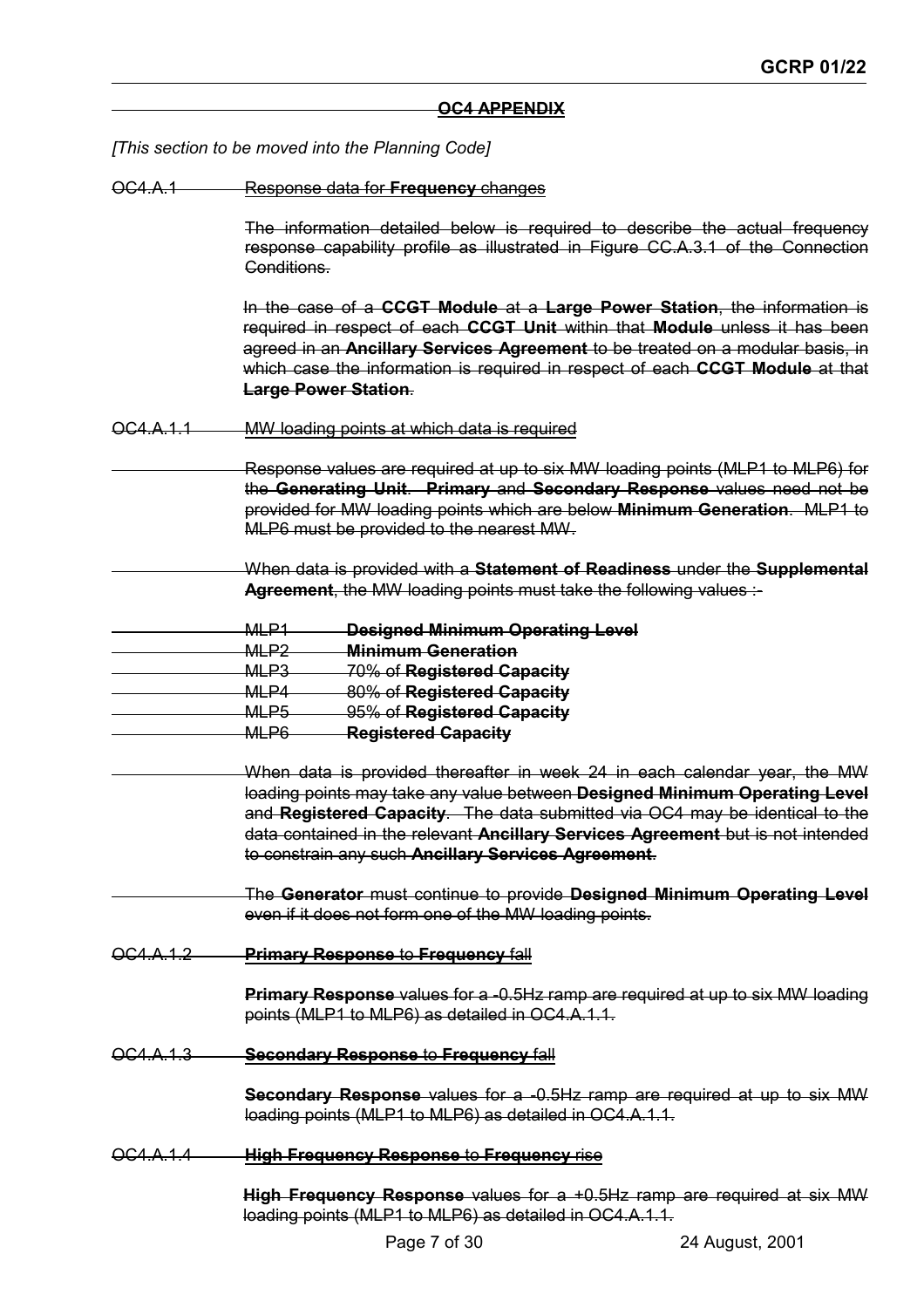#### OC4.A.2 **Generating Unit's** Governor Deadband and Droop Characteristics

**Note:** The data items requested under Option 1 below may continue to be provided by **Generators** in relation to **Generating Units** on the **System** at 09 January 1995(in this paragraph, the "relevant date") or they may provide the new data items set out under Option 2. **Generators** must supply the data as set out under Option 2 (and not those under Option 1) for **Generating Unit** governor control systems commissioned after the relevant date, those **Generating Unit** governor control systems recommissioned for any reason such as refurbishment after the relevant date and **Generating Unit** governor control systems where, as a result of testing or other process, the **Generator** is aware of the data items listed under Option 2 in relation to that **Generating Unit**.

#### Option 1

| <b>Droop at Minimum Generation:</b> |               |
|-------------------------------------|---------------|
| Intermediate load 1                 |               |
| Droop at intermediate load 1        | $\frac{9}{6}$ |
| Intermediate load 2                 |               |
| Droop at intermediate load 2        |               |
| <b>Droop at Registered Capacity</b> |               |

These should be stated as at design conditions.

Note: Intermediate loads 1 and 2 must lie in the range 80% - 100% rated MW at, in the case of **Steam Unit**, rated steam pressure.

In the case of a **CCGT Module** at a **Large Power Station**, the information is required in respect of each **CCGT Unit** within that **Module** unless it has been agreed in an **Ancillary Services Agreement** to be treated on a modular basis, in which case the information is required in respect of each **CCGT Module** at a **Large Power Station**.

#### Boiler & Steam Turbine Data

| Boiler Time Constant (Stored Active Energy)            |                                                                    | c                         |
|--------------------------------------------------------|--------------------------------------------------------------------|---------------------------|
| HP turbine response ratio:<br>arising from HP turbine. | proportion of Primary Response                                     | $\%$                      |
| HP turbine response ratio:<br>arising from HP turbine. | proportion of High Frequency Response                              | %                         |
| Option 2                                               |                                                                    |                           |
| Deadband                                               |                                                                    |                           |
| Governor Deadband                                      | <b>Maximum Setting</b><br><b>Normal Setting</b><br>Minimum Setting | ±Hz<br><u> ±Hz</u><br>±Hz |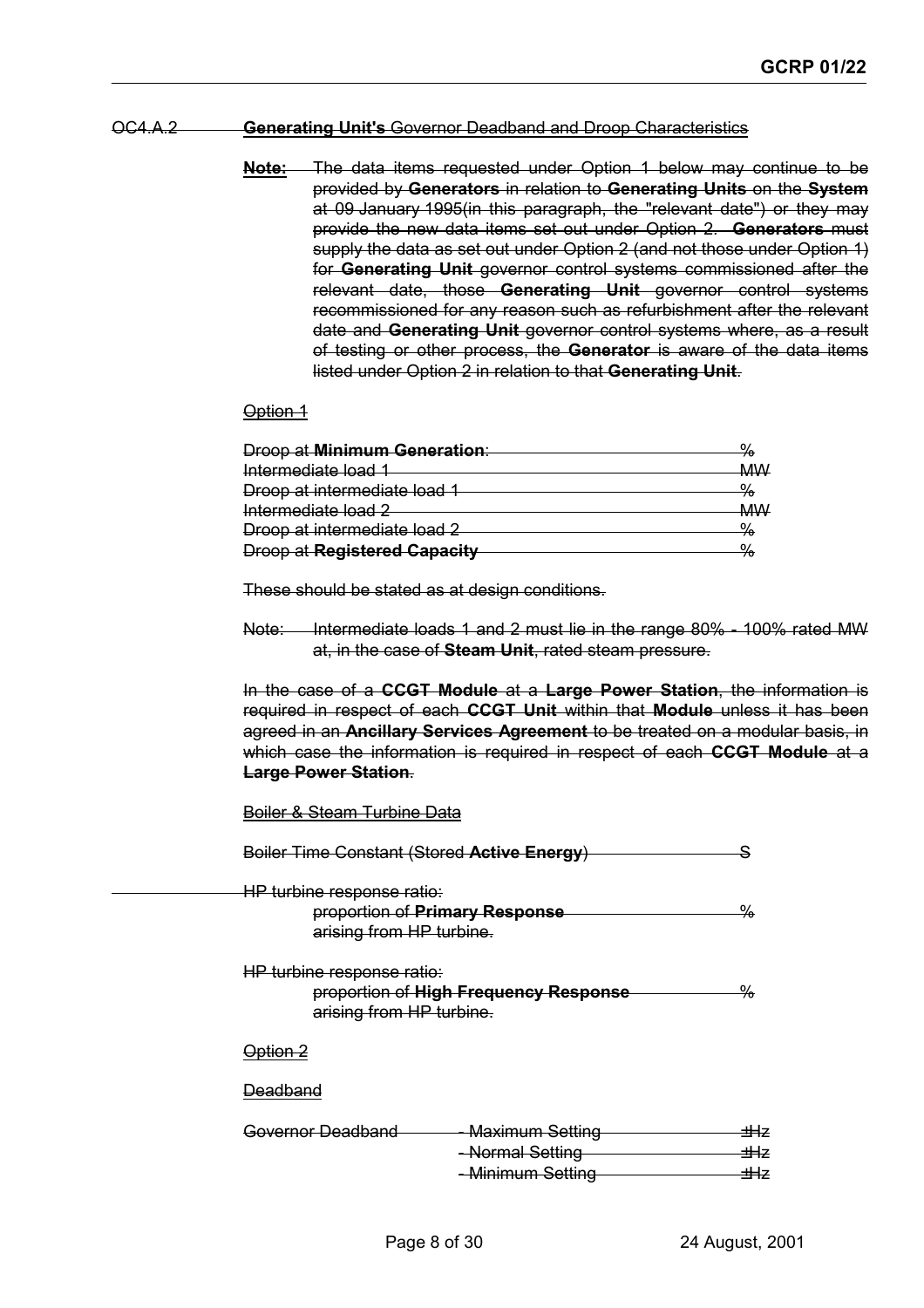Where the **Generating Unit** governor does not have a selectable deadband facility, then the actual value of the deadband need only be provided.

**Droop** 

Incremental Droop values (in %) are required at six MW loading points (MLP1 to MLP6) as detailed in OC4.A.1.1.

The data submitted via OC4 are not intended to constrain any **Ancillary Services Agreement**.

[Data should be supplied for each **Generating Unit**.]

| OC4.A.3          | Unit Control Options                                                                                                                                                                                                                                                              |                 |  |  |  |
|------------------|-----------------------------------------------------------------------------------------------------------------------------------------------------------------------------------------------------------------------------------------------------------------------------------|-----------------|--|--|--|
|                  | Maximum droop                                                                                                                                                                                                                                                                     | $\frac{0}{0}$   |  |  |  |
|                  | Normal droop                                                                                                                                                                                                                                                                      | $\frac{0}{0}$   |  |  |  |
|                  | Minimum droop                                                                                                                                                                                                                                                                     | $\frac{0}{0}$   |  |  |  |
|                  | Maximum Frequency deadband<br>Maximum Trequency deadband                                                                                                                                                                                                                          | <del>±H</del> z |  |  |  |
|                  | Normal Frequency deadband<br>Normal Frequency deadband                                                                                                                                                                                                                            | <del>tHz</del>  |  |  |  |
|                  | Minimum Frequency deadband<br>Minimum Frequency deadband                                                                                                                                                                                                                          | $\pm Hz$        |  |  |  |
|                  | Maximum output deadband ±MW                                                                                                                                                                                                                                                       |                 |  |  |  |
|                  | Normal output deadband                                                                                                                                                                                                                                                            | ±MW             |  |  |  |
|                  | Minimum output deadband ±MW                                                                                                                                                                                                                                                       |                 |  |  |  |
|                  | Frequency settings between which Unit Load Controller droop applies:                                                                                                                                                                                                              |                 |  |  |  |
|                  | <b>Maximum Maximum</b>                                                                                                                                                                                                                                                            | Hz.             |  |  |  |
|                  | <b>Example 2018</b> Normal More and the Contract of the Contract of the Contract of the Contract of the Contract of the Contract of the Contract of the Contract of the Contract of the Contract of the Contract of the Contract of                                               | -Hz             |  |  |  |
|                  | <u>Minimum and the material control of the material control of the material control of the material control of the material control of the material control of the material control of the material control of the material cont</u>                                              | Hz              |  |  |  |
|                  | State if sustained response is normally selected.                                                                                                                                                                                                                                 |                 |  |  |  |
| <del>OC4.A</del> | Control of Demand or Reduction of Pumping Load Offered as Reserve                                                                                                                                                                                                                 |                 |  |  |  |
|                  | Magnitude of Demand or pumping load                                                                                                                                                                                                                                               |                 |  |  |  |
|                  | which is tripped                                                                                                                                                                                                                                                                  | <b>MW</b>       |  |  |  |
|                  | <b>System Frequency at which tripping</b><br>is initiated <b>in the contract of the contract of the contract of the contract of the contract of the contract of the contract of the contract of the contract of the contract of the contract of the contract of the contract </b> | Hz              |  |  |  |
|                  |                                                                                                                                                                                                                                                                                   |                 |  |  |  |
|                  | Time duration of System Frequency                                                                                                                                                                                                                                                 |                 |  |  |  |
|                  | below trip setting for tripping to                                                                                                                                                                                                                                                |                 |  |  |  |
|                  | be initiated <b>be initiated</b>                                                                                                                                                                                                                                                  | S               |  |  |  |
|                  | Time delay from trip initiation to                                                                                                                                                                                                                                                |                 |  |  |  |
|                  | tripping <b>contains the contract of the contract of the contract of the contract of the contract of the contract</b>                                                                                                                                                             | S               |  |  |  |

 $\leq$  End of OC4  $\geq$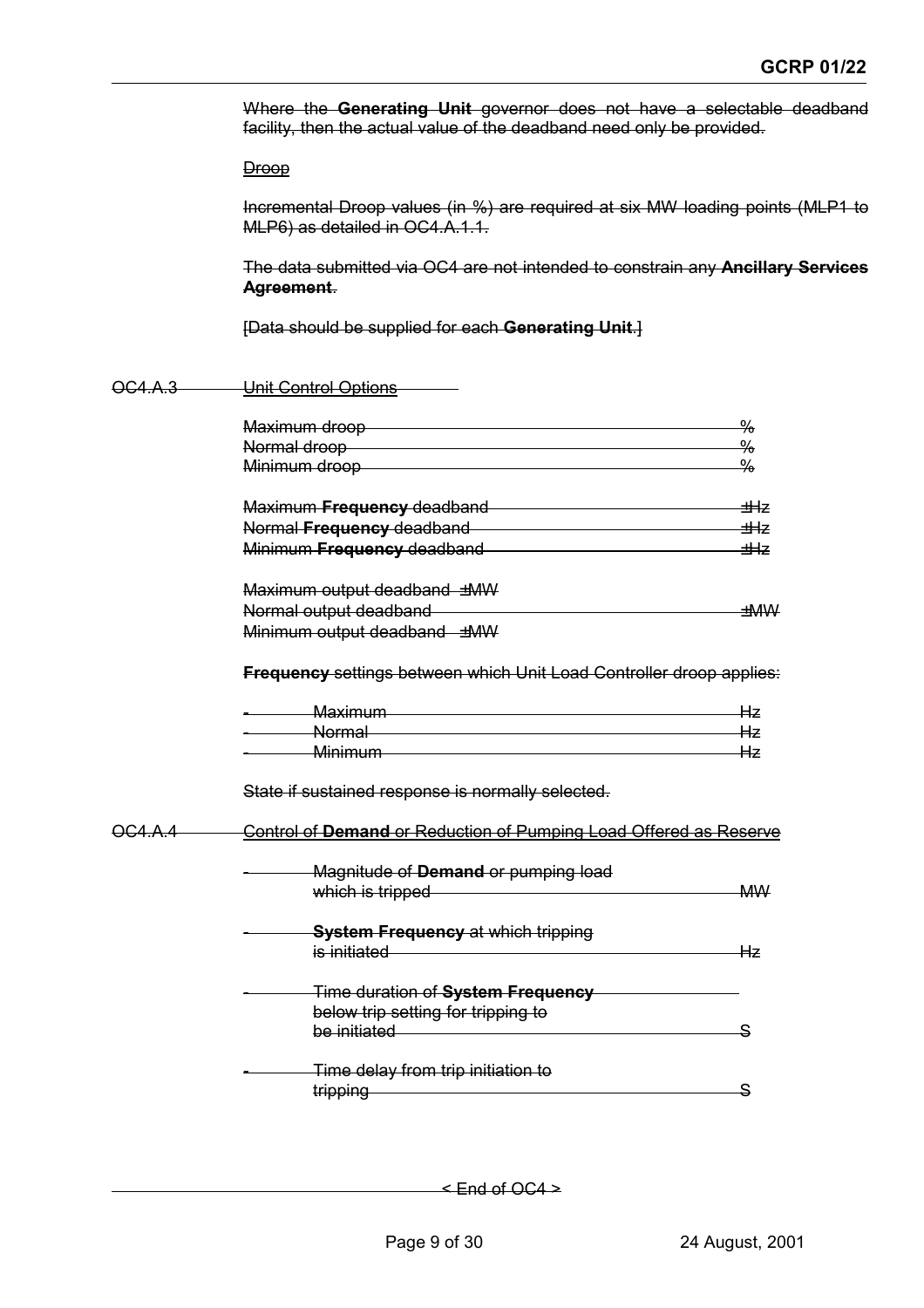- **Appendix 2** Extract from **Glossary and Definitions** (including proposed amendments plus all existing terms relevant to Operating Margin)
	- **Contingency Reserve** The margin of generation over forecast demand which is required in the period from 24 hours ahead down to real time to cover against uncertainties in **Large Power Station** availability and against both weather forecast and **Demand** forecast errors.

The amount of **Contingency Reserve** required at the day ahead stage under **BC1** and in subsequent timescales will be decided by **NGC** on the basis of historical trends in the reduction in availability of **Large Power Stations** and increases in forecast **Demand** up to real time operation. Where **Contingency Reserve** is to be held on thermal **Gensets**, **NGC** will include in any instruction by which the **Generator** in relation to those **Gensets** is notified of and/or instructed into the **Contingency Reserve** role, the length of time from **NGC** giving the Notice to Deviate from Zero in which those **Gensets** have to reach **Synchronous Speed.**

- **Operating Margin Contingency Reserve plus Operating Reserve.**
- **Operating Reserve** The additional output from **Large Power Stations** or the reduction in **Demand**, which must be realisable in real-time operation to respond in order to contribute to containing and correcting any **System Frequency** fall to an acceptable level in the event of a loss of generation or a loss of import from an **External Interconnection** or mismatch between generation and **Demand**. The **Operating Reserve** must be capable of providing response in three distinct timescales: **Primary Response**, **Secondary Response** and **Five Minute Reserve.**

The amount of **Operating Reserve** required at any time will be determined by **NGC** having regard to the **Demand** levels, **Large Power Station** availability shortfalls and the greater of the largest secured loss of generation (ie, the loss of generation against which, as a requirement of the **Licence Standards,** the **NGC Transmission System** must be secured) or loss of import from or sudden export to **External Interconnections**. **NGC** will allocate the **Operating Reserve** to the various classes of **Large Power Stations** so as to fulfil the required levels of **Primary Response, Secondary Response** and **Five Minute Reserve** according to the **Ancillary Services** available to it and as provided in the **BCs**.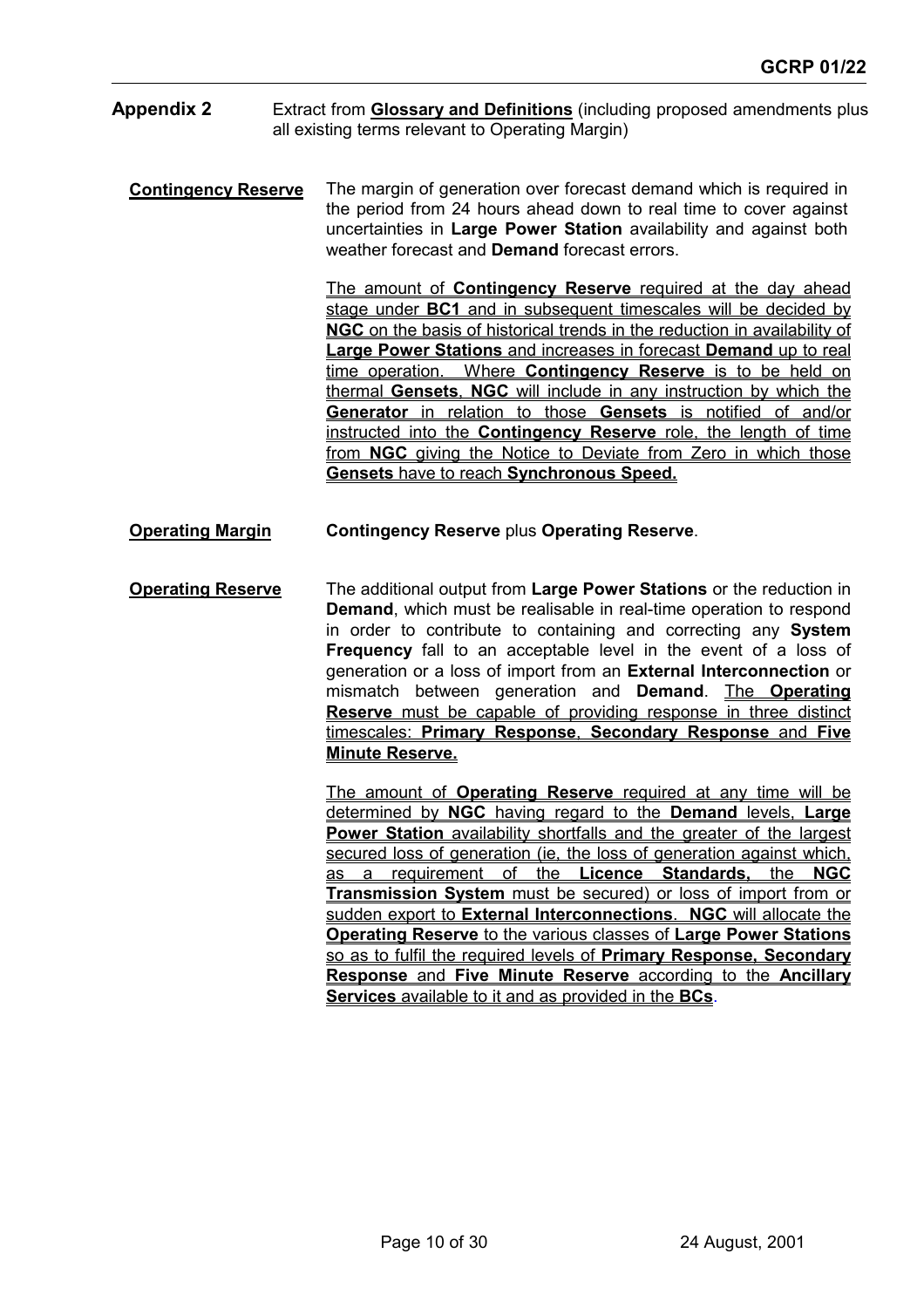- **Primary Response** The automatic increase in **Active Power** output of a **Genset** or, as the case may be, the decrease in **Active Power Demand** in response to a **System Frequency** fall. This increase in **Active Power** output or, as the case may be, the decrease in **Active Power Demand** must be in accordance with the provisions of the relevant **Ancillary Services Agreement** which will provide that it will be released increasingly with time over the period 0 to 10 seconds from the time of the start of the **Frequency** fall on the basis set out in the **Ancillary Services Agreement** and fully available by the latter, and sustainable for at least a further 20 seconds. The interpretation of the **Primary Response** to a - 0.5 Hz frequency change is shown diagrammatically in Figure CC.A.3.2.
- **Secondary Response** The automatic increase in **Active Power** output of a **Genset** or, as the case may be, the decrease in **Active Power Demand** in response to a **System Frequency** fall. This increase in **Active Power** output or, as the case may be, the decrease in **Active Power Demand** must be in accordance with the provisions of the relevant **Ancillary Services Agreement** which will provide that it will be fully available by 30 seconds from the time of the start of the **Frequency** fall and be sustainable for at least a further 30 minutes. The interpretation of the **Secondary Response** to a -0.5 Hz frequency change is shown diagrammatically in Figure CC.A.3.2.
- **Five Minute Reserve** That component of the **Operating Reserve** which is fully available within 5 minutes from the time of **Frequency** fall or an instruction pursuant to **BC2**, and which is sustainable for a period of four hours.
- **Fast Start** A start by a **Genset** with a Fast Start Capability.
- **Fast Start Capability** The ability of a **Genset** to be **Synchronised** and **Loaded** up to full **Load** within 5 minutes.
- **Weekly Operational** A statement issued by **NGC** each week (to **Generators** as set out in **Policy OC4**) of specific requirements to enable **NGC** to operate the **NGC Transmission System** within the requirements of the **Transmission Licence**.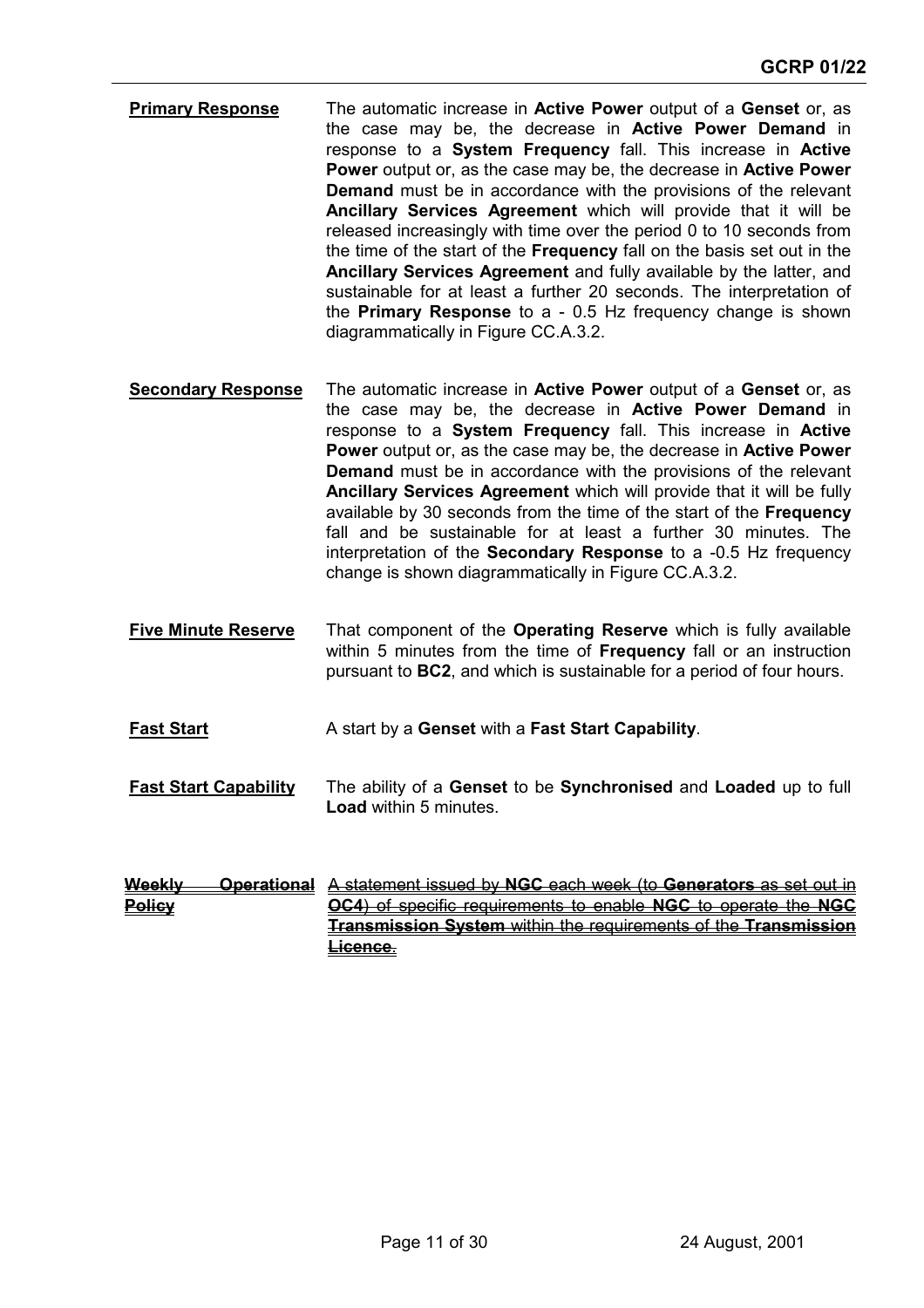# **Appendix 3** Additions to **OC2**

OC2.4.6 OPERATING MARGIN DATA REQUIREMENTS

#### OC2.4.6.1 Modifications to relay settings

By 1600 hours each Wednesday

A change in relay settings may be initiated by **NGC** no later than 1600 hours on a Wednesday to apply from 1000 hours on the Monday following. The settings allocated to particular **Large Power Stations** may be interchanged between 49.70Hz and 49.60Hz (or such other **System Frequencies** as **NGC** may have specified) provided the overall capacity at each setting and **System** requirements can, in **NGC's** view, be met.

Between 1600 hours each Wednesday and 1200 hours each Friday

If a **Generator** wishes to interchange settings it should contact **NGC** by 1200 hours on the Friday prior to the Monday on which it would like to institute the changes to seek **NGC's** agreement. If **NGC** agrees, the changes will be reflected in an up-dated version of the current relay settings.

By 1500 hours each Friday

If any alterations to relay settings have been agreed, then the updated version of the current relay settings will be sent to affected **Users** by 1500 hours on the Friday prior to the Monday on which the changes will take effect. Once accepted, each **Generator** (if that **Large Power Station** is not subject to forced outage or **Planned Outage**) will abide by the terms of its latest relay settings.

In addition, **NGC** will take account of any **Large Power Station** unavailability (as notified under OC2.4.1.2 submissions) in its total **Operating Reserve** policy.

**NGC** may from time to time, for confirmation purposes only, issue the latest version of the current relay settings to each affected **Generator**

OC2.4.6.2 **Operating Margins**

By 1600 hours each Wednesday

 No later than 1600 hours on a Wednesday, **NGC** will provide an indication of the level of **Operating Reserve** to be utilised by **NGC** in connection with the operation of the **Balancing Mechanism** in the week beginning with the **Operational Day** commencing during the subsequent Monday, which level shall be purely indicative.

 This **Operating Margin** indication will also note the possible level of **Operating Reserve** (if any) which may be provided by **Interconnector Users** in the week beginning with the **Operational Day** commencing during the subsequent Monday.

 This **Operating Margin** indication will also note the possible level of **High Frequency Response** to be utilised by **NGC** in connection with the operation of the **Balancing Mechanism** in the week beginning with the **Operational Day** commencing during the subsequent Monday, which level shall be purely indicative.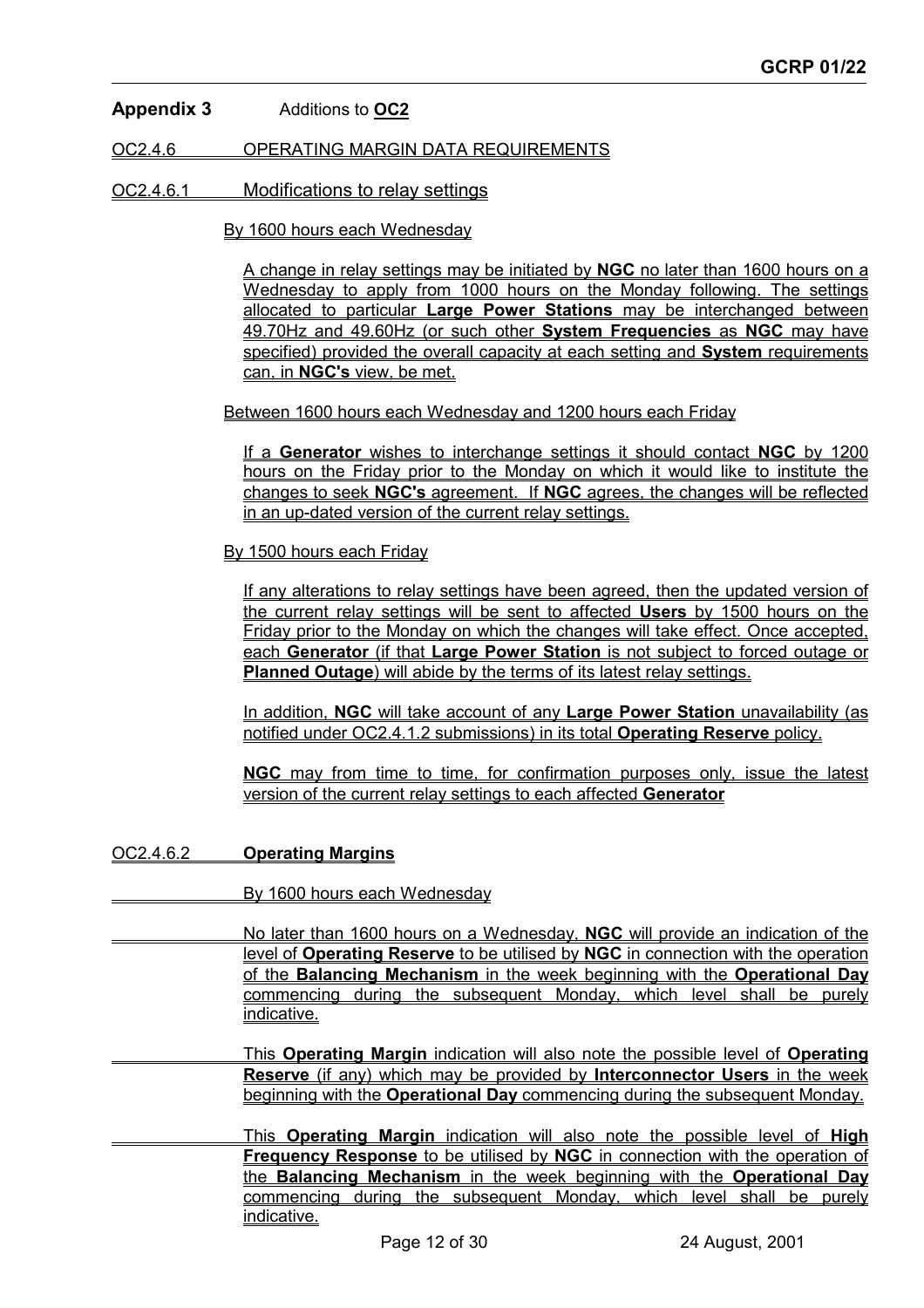# **Appendix 4** Extracts from **PC**

PC.A.1.6 The following paragraphs in this Appendix relate to **Forecast Data**:

3.2.2(b), (h), (i) and (j)(part) 4.2.1 4.2.3 4.3.1 4.3.2 4.3.3 4.3.4 4.3.5  $4.5(a)(ii)$  and  $(b)(ii)$ 4.6.1 4.7.1 5.2.1. 5.2.2

- PC.A.1.7 The following paragraphs in this Appendix relate to **Registered Data** and **Estimated Registered Data**:
	- 2.2.1 2.2.4 2.2.5 2.2.6 2.3.1 2.4.1 3.2.2(a), (c), (d), (e), (f), (g), (j) (part) and (k) 3.4.1 3.4.2 4.5(a)(i), (a)(iii), (b)(i) and (b)(iii) 4.6  $\overline{5.3.12}$ 5.4 6.2 6.3

……………

PC.A.1.10 **Registered Data** must contain validated actual values, parameters or other information (as the case may be) which replace the estimated values, parameters or other information (as the case may be) which were given in relation to those data items when they were **Preliminary Project Planning Data** and **Committed Project Planning Data**, or in the case of changes, which replace earlier actual values, parameters or other information (as the case may be). Until amended pursuant to the **Grid Code**, these actual values, parameters or other information (as the case may be) will be the basis upon which **NGC** plans, designs, builds and operates the **NGC Transmission System** in accordance with, amongst other things, the **Transmission Licence** and the **Grid Code**, and on which **NGC** therefore relies. In following the processes set out in the **BCs**, **NGC** will use the data which has been supplied to it under the **BCs** and the data supplied under **OC2** and **OC4** (as provided in those sections of the **Grid Code**) in relation to **Gensets**, but the provision of such data will not alter the data supplied by **Users** under the **PC**, which may only be amended as provided in the **PC**.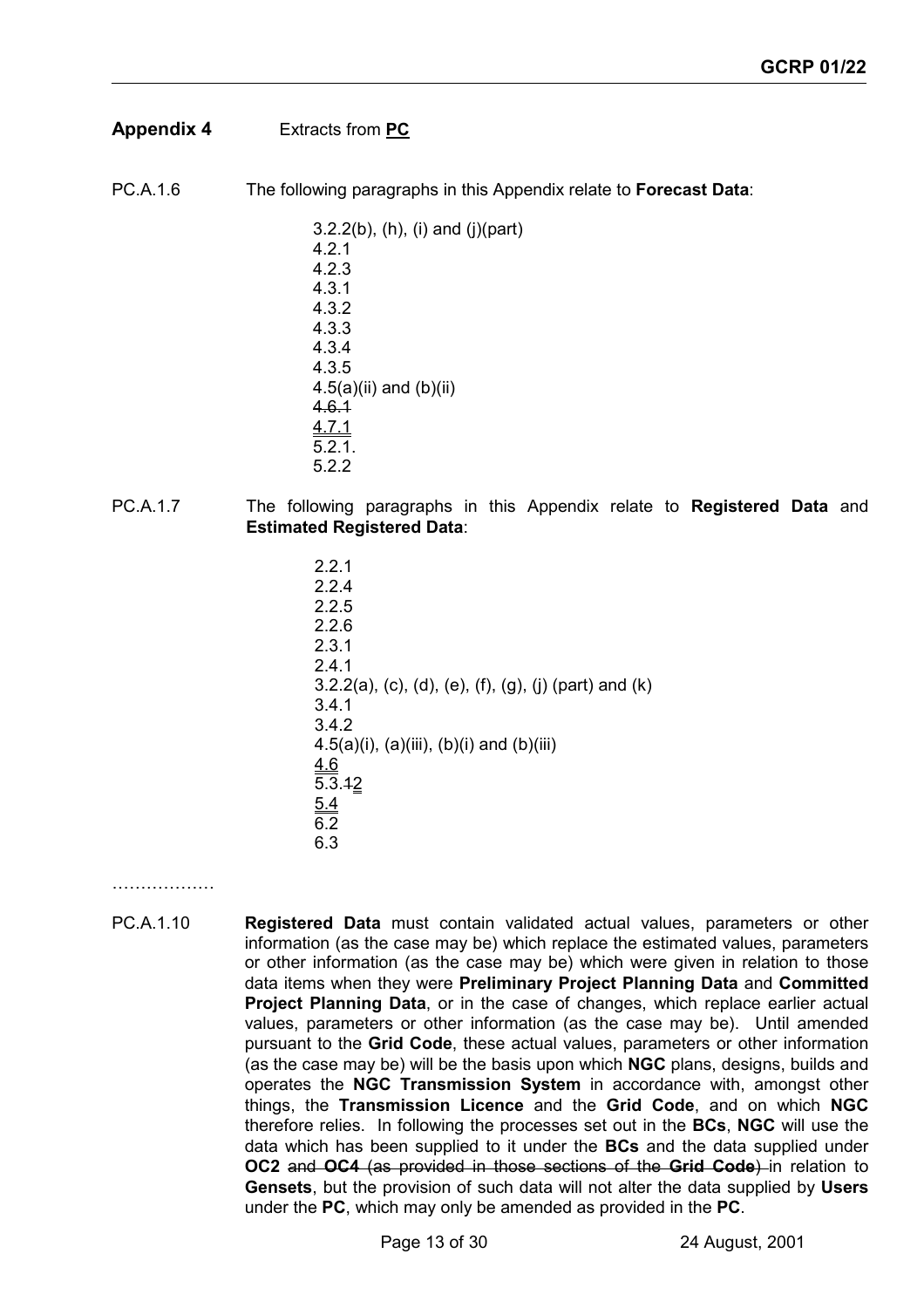………………………………

#### PC.A.4.6 Control of **Demand** or Reduction of Pumping Load Offered as Reserve

| Magnitude of <b>Demand</b> or pumping load  |    |
|---------------------------------------------|----|
| which is tripped                            |    |
| <b>System Frequency at which tripping</b>   |    |
| is initiated                                | 87 |
| Time duration of System Frequency           |    |
| below trip setting for tripping to          |    |
| be initiated                                |    |
| Time delay from trip initiation to tripping |    |

- PC.A.4.67 General **Demand** Data
- PC.A.4.67.1 ……..

……………………………………

- PC.A.5.3 Synchronous Machine and Associated Control System Data
- PC.A.5.3.1 The data submitted below are not intended to constrain any **Ancillary Services Agreement**.

# PC.A.5.3.2 The following **Generating Unit** and **Power Station** data should be supplied:

(a) …………….

………………………

(d) Governor Parameters

Incremental Droop values (in %) are required for each **Generating Unit** at six MW loading points (MLP1 to MLP6) as detailed in PC.A.5.4.1 (this data item needs only be provided for **Large Power Stations**)

**Note:** The data items requested under Option 1 below may continue to be provided by **Generators** in relation to **Generating Units** on the **System** at 09 January 1995 (in this paragraph, the "relevant date") or they may provide the new data items set out under Option 2. **Generators** must supply the data as set out under Option 2 (and not those under Option 1) for **Generating Unit** governor control systems commissioned after the relevant date, those **Generating Unit** governor control systems recommissioned for any reason such as refurbishment after the relevant date and **Generating Unit** governor control systems where, as a result of testing or other process, the **Generator** is aware of the data items listed under Option 2 in relation to that **Generating Unit**.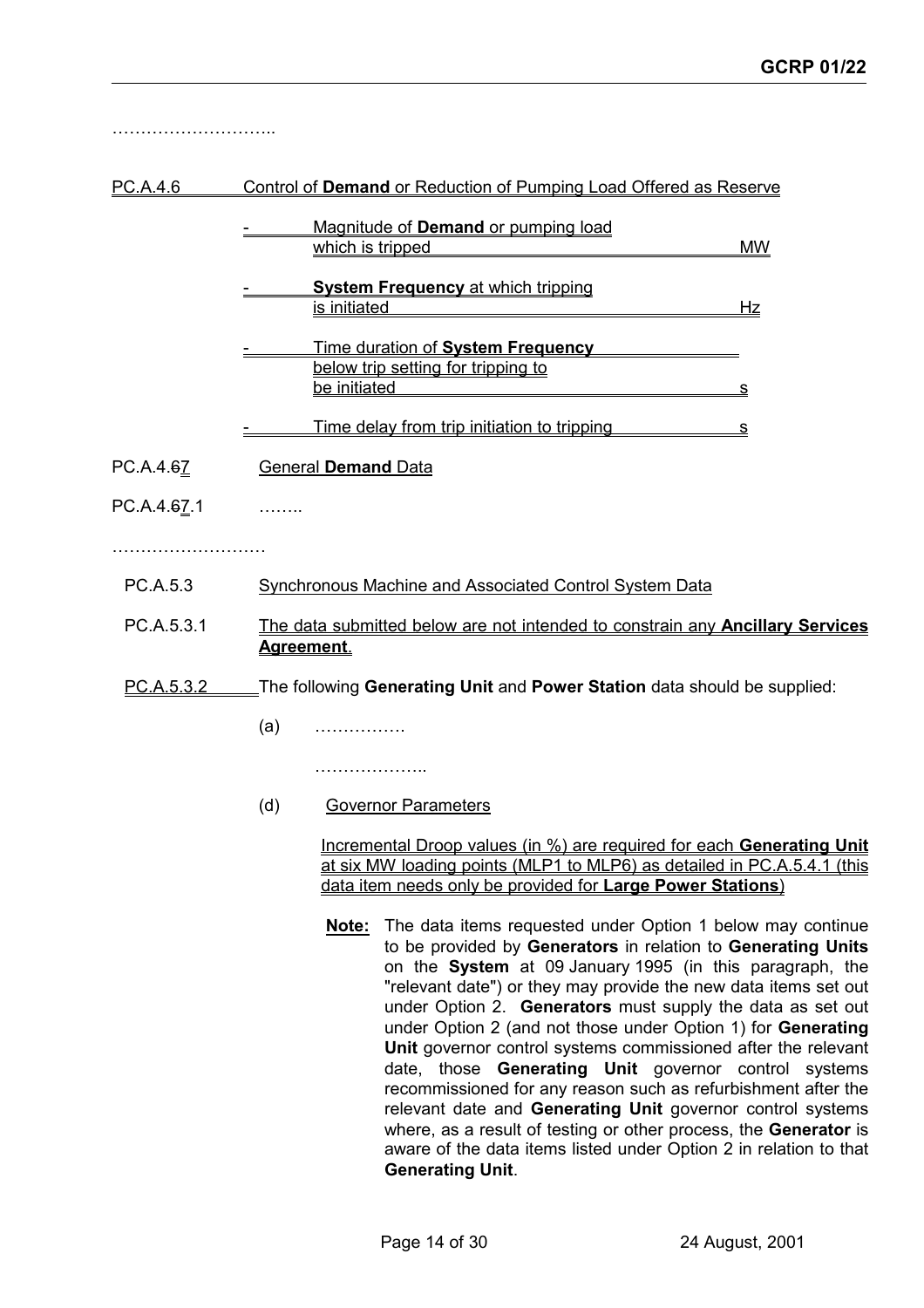Option 1

(i) Governor Parameters (for Reheat **Steam Units**)

HP governor average gain MW/Hz Speeder motor setting range HP governor valve time constant HP governor valve opening limits HP governor valve rate limits Reheater time constant (**Active Energy** stored in reheater) IP governor average gain MW/Hz IP governor setting range

IP governor valve time constant

IP governor valve opening limits

IP governor valve rate limits

Details of acceleration sensitive elements in HP & IP governor loop.

A governor block diagram showing transfer functions of individual elements.

(ii) Governor Parameters (for Non-Reheat **Steam Units** and **Gas Turbine Units**)

> Governor average gain Speeder motor setting range Time constant of steam or fuel governor valve Governor valve opening limits Governor valve rate limits Time constant of turbine Governor block diagram

The following data items need only be supplied for **Large Power Stations:-**

(iii) Boiler & Steam Turbine Data

| <b>Boiler Time Constant (Stored Active Energy)</b> |  |
|----------------------------------------------------|--|
| HP turbine response ratio:                         |  |
| proportion of Primary Response                     |  |
| arising from HP turbine.                           |  |
|                                                    |  |

| HP turbine response ratio:            |  |
|---------------------------------------|--|
| proportion of High Frequency Response |  |
| arising from HP turbine.              |  |

[End of Option 1]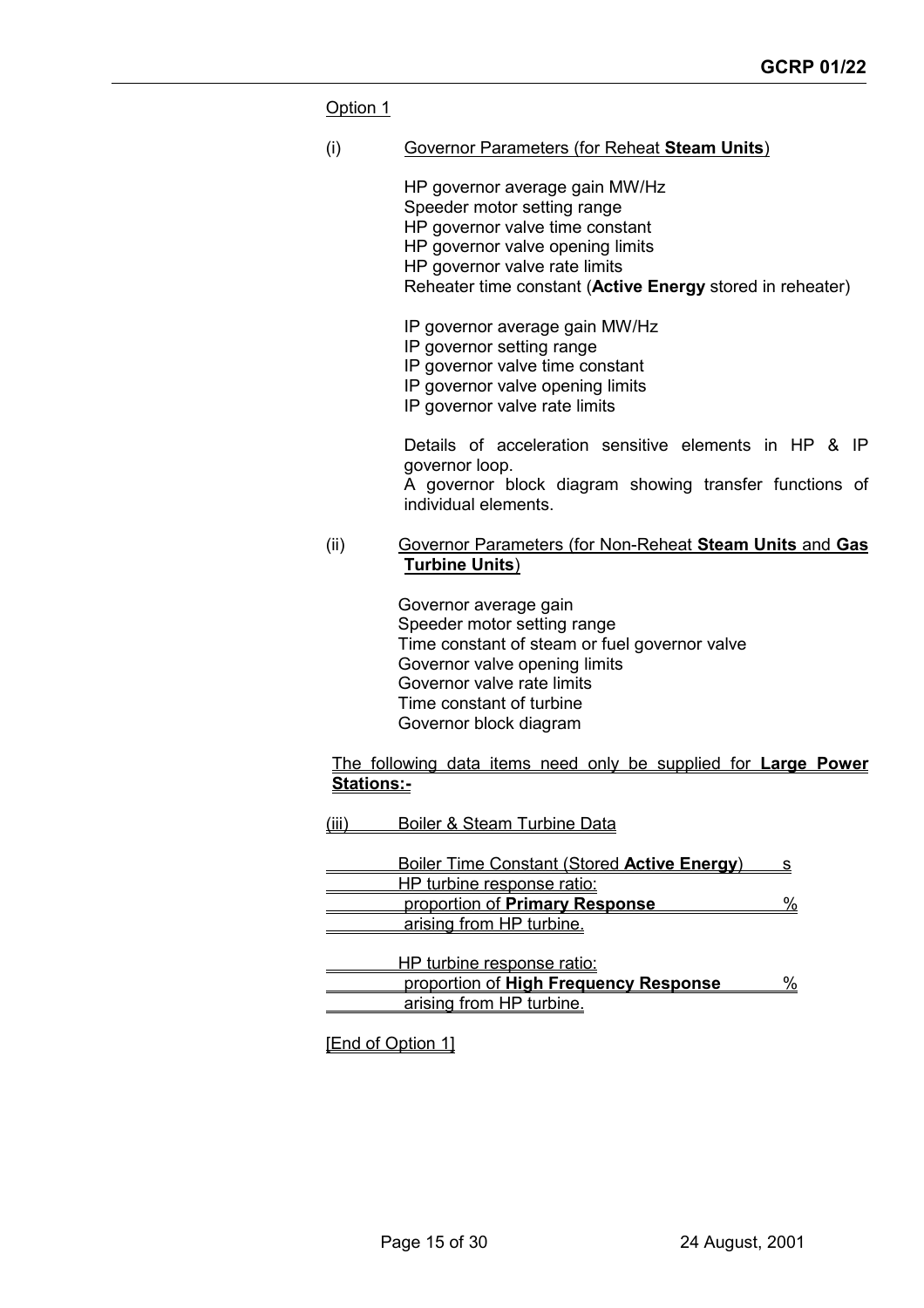#### Option 2

#### (i) Governor and associated prime mover Parameters - All **Generating Units**

Governor Block Diagram showing transfer function of individual elements including acceleration sensitive elements. Governor Time Constant (in seconds) Speeder Motor Setting Range (%) Average Gain (MW/Hz) Governor Deadband (this data item needs only be provided for **Large Power Stations)** - Maximum Setting ±Hz

| - Normal Setting      |  |
|-----------------------|--|
| - Minimum Setting +Hz |  |

Where the **Generating Unit** governor does not have a selectable deadband facility, then the actual value of the deadband need only be provided

(ii) Governor and associated prime mover Parameters - **Steam Units**

> HP Valve Time Constant (in seconds) HP Valve Opening Limits (%) HP Valve Opening Rate Limits (%/second) HP Value Closing Rate Limits (%/second) HP Turbine Time Constant (in seconds)

IP Valve Time Constant (in seconds)

- IP Valve Opening Limits (%)
- IP Valve Opening Rate Limits (%/second)
- IP Value Closing Rate Limits (%/second)
- IP Turbine Time Constant (in seconds)

LP Valve Time Constant (in seconds) LP Valve Opening Limits (%) LP Valve Opening Rate Limits (%/second) LP Value Closing Rate Limits (%/second) LP Turbine Time Constant (in seconds)

Reheater Time Constant (in seconds) Boiler Time Constant (in seconds) HP Power Fraction (%) IP Power Fraction (%)

(iii) Governor and associated prime mover Parameters - **Gas Turbine Units**

> Inlet Guide Vane Time Constant (in seconds) Inlet Guide Vane Opening Limits (%) Inlet Guide Vane Opening Rate Limits (%/second) Inlet Guide Vane Closing Rate Limits (%/second) Fuel Valve Constant (in seconds) Fuel Valve Opening Limits (%)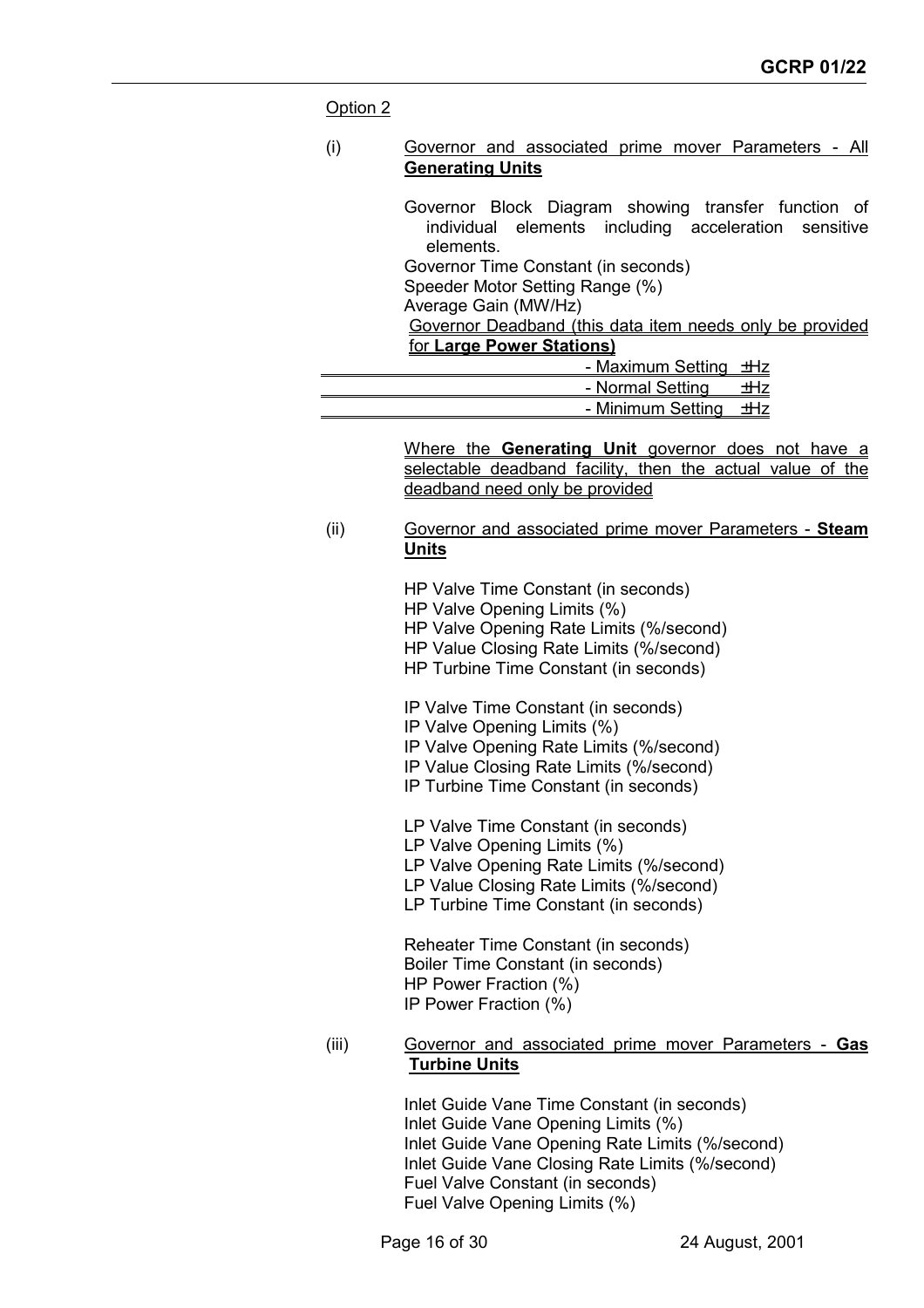Fuel Valve Opening Rate Limits (%/second) Fuel Valve Closing Rate Limits (%/second)

Waste Heat Recovery Boiler Time Constant (in seconds)

(iv) Governor and associated prime mover Parameters - Hydro Generating Units

> Guide Vane Actuator Time Constant (in seconds) Guide Vane Opening Limits (%) Guide Vane Opening Rate Limits (%/second) Guide Vane Closing Rate Limits (%/second) Water Time Constant (in seconds)

#### [End of Option 2]

(e) Unit Control Options

#### The following data items need only be supplied with respect to **Large Power Stations**

Maximum droop % Normal droop % Minimum droop %

| Maximum Frequency deadband        |     |
|-----------------------------------|-----|
| Normal Frequency deadband         | +Hz |
| <b>Minimum Frequency deadband</b> | +Hz |

| Maximum output deadband | +MW |
|-------------------------|-----|
| Normal output deadband  | +MW |
| Minimum output deadband | +MW |

**Frequency** settings between which Unit Load Controller droop applies:

| Maximum Hz<br>Normal | Hz  |
|----------------------|-----|
| Minimum              | Hz. |

State if sustained response is normally selected.

#### (e)(f) Plant Flexibility Performance

The following data items need only be supplied with respect to **Large Power Stations,** and should be provided The following data is required with respect to each **Genset:**

- # Run-up rate to **Registered Capacity,**
- # Run-down rate from **Registered Capacity**,
- # **Synchronising Generation**,
	- Regulating range

**Load** rejection capability while still **Synchronised** and able to supply **Load.**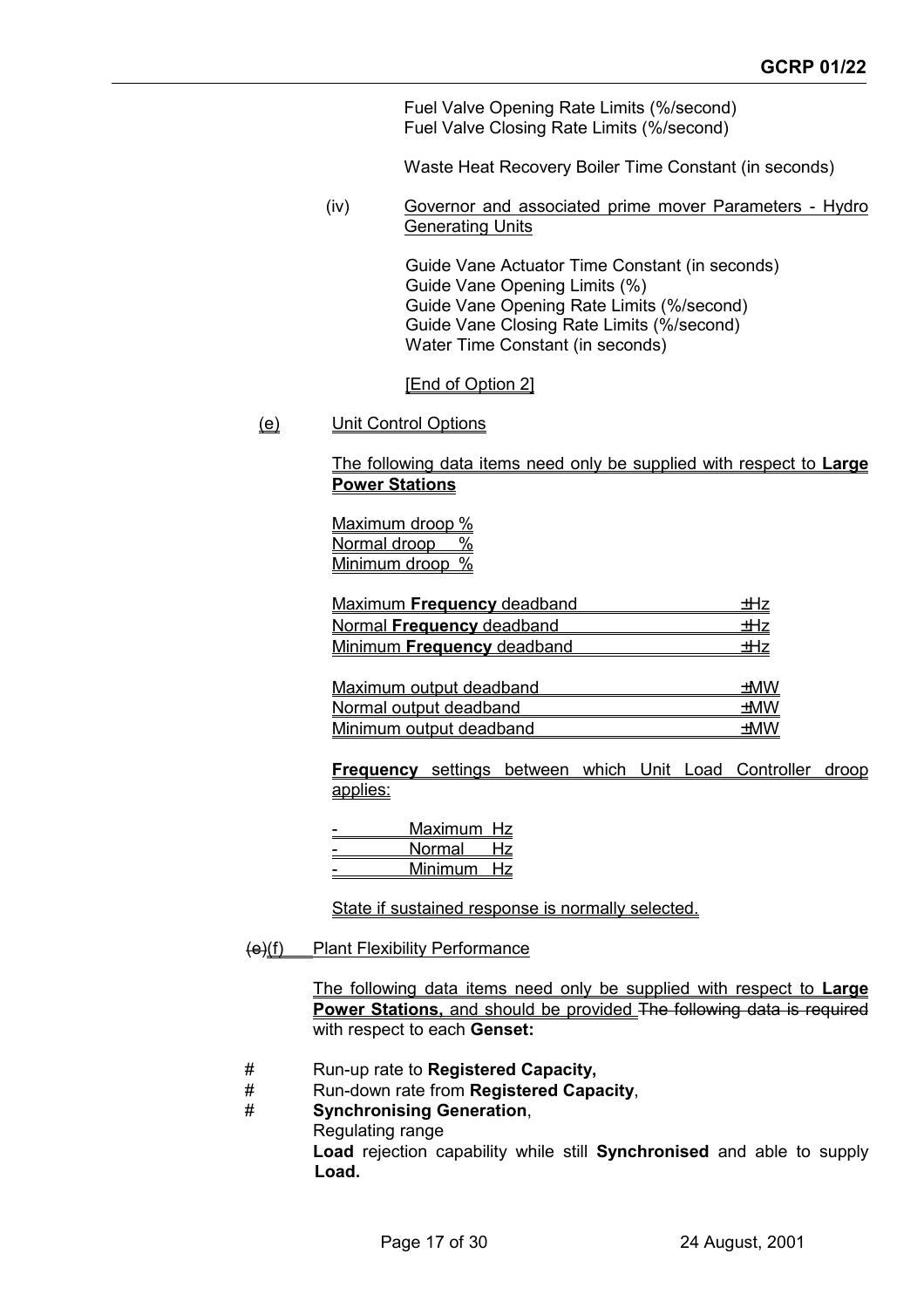Data items marked with a hash (#) should be applicable to a **Genset** which has been **Shutdown** for 48 hours.

Data items marked with an asterisk are already requested under part 1, PC.A.3.3.1, to facilitate an early assessment by **NGC** as to ……..

#### PC.A.5.4 Response data for **Frequency** changes

The information detailed below is required to describe the actual frequency response capability profile as illustrated in Figure CC.A.3.1 of the **Connection Conditions,** and need only be provided for each **Genset** at a **Large Power Stations.**

In this **PC.A.5.4**, for a **CCGT Module** with more than one **Generating Unit**, the phrase **Minimum Generation** applies to the entire **CCGT Module** operating with all **Generating Units Synchronised** to the **System**.

#### PC.A.5.4.1 MW loading points at which data is required

Response values are required at six MW loading points (MLP1 to MLP6) for each **Genset**. **Primary** and **Secondary Response** values need not be provided for MW loading points which are below **Minimum Generation**. MLP1 to MLP6 must be provided to the nearest MW.

Prior to the **Genset** being first **Synchronised**, the MW loading points must take the following values :-

|  | <b>Designed Minimum Operating Level</b> |
|--|-----------------------------------------|
|  | <b>Minimum Generation</b>               |
|  | 70% of Registered Capacity              |
|  | 80% of Registered Capacity              |
|  | 95% of Registered Capacity              |
|  | <b>Registered Capacity</b>              |
|  |                                         |

When data is provided after the **Genset** is first **Synchronised**, the MW loading points may take any value between **Designed Minimum Operating Level** and **Registered Capacity** but the value of the **Designed Minimum Operating Level** must still be provided if it does not form one of the MW loading points.

#### PC.A.5.4.2 **Primary** and **Seconday Response** to **Frequency** fall

**Primary** and **Seconday Response** values for a -0.5Hz ramp are required at six MW loading points (MLP1 to MLP6) as detailed above

#### PC.A.5.4.3 **High Frequency Response** to **Frequency** rise

**High Frequency Response** values for a +0.5Hz ramp are required at six MW loading points (MLP1 to MLP6) as detailed above.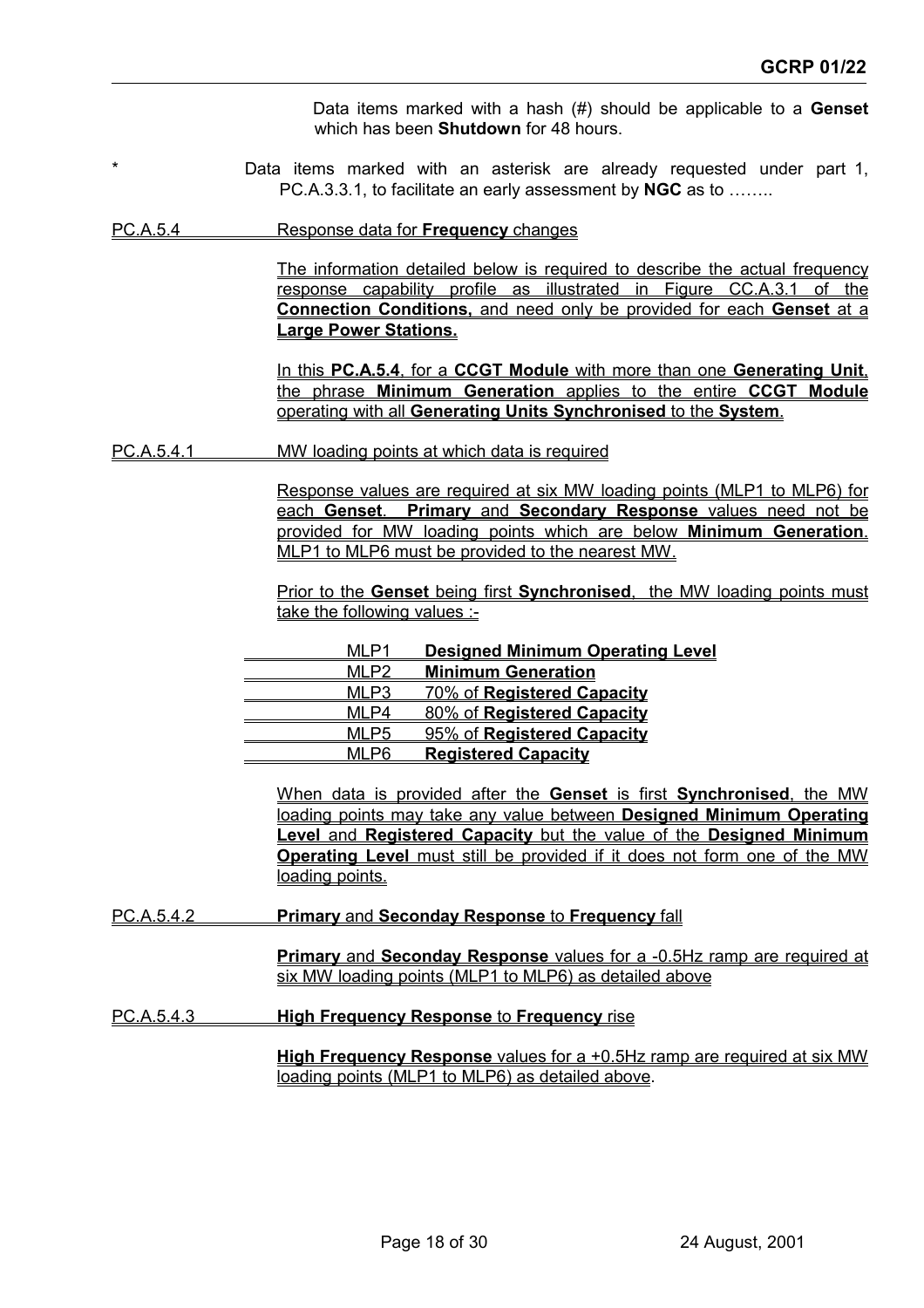# **Appendix 5** Extracts from the **DATA REGISTRATION CODE**

DRC.4.4 **Operational Data**

DRC.4.4.1 **Operational Data** is data which is required by the **Operating Codes** and the **Balancing Codes**. Within the **DRC**, **Operational Data** is sub-categorised according to the **Code** under which it is required, namely **OC1**, **OC2**, **OC4**, **BC1** or **BC2**.

………………….

DRC.6.1.4 SCHEDULE 4 - **LARGE POWER STATION** Droop and Response dataNot Used. Comprising data on Governor droop settings, and **Primary, Secondary** and **High Frequency Response** data for **Large Power Stations**.

……………………..

## DRC.6.2 The **Schedules** applicable to each class of **User** are as follows:

**Generators** with Large Power Stations Sched 1, 2, 3, 4, 9, 14

………………………………………………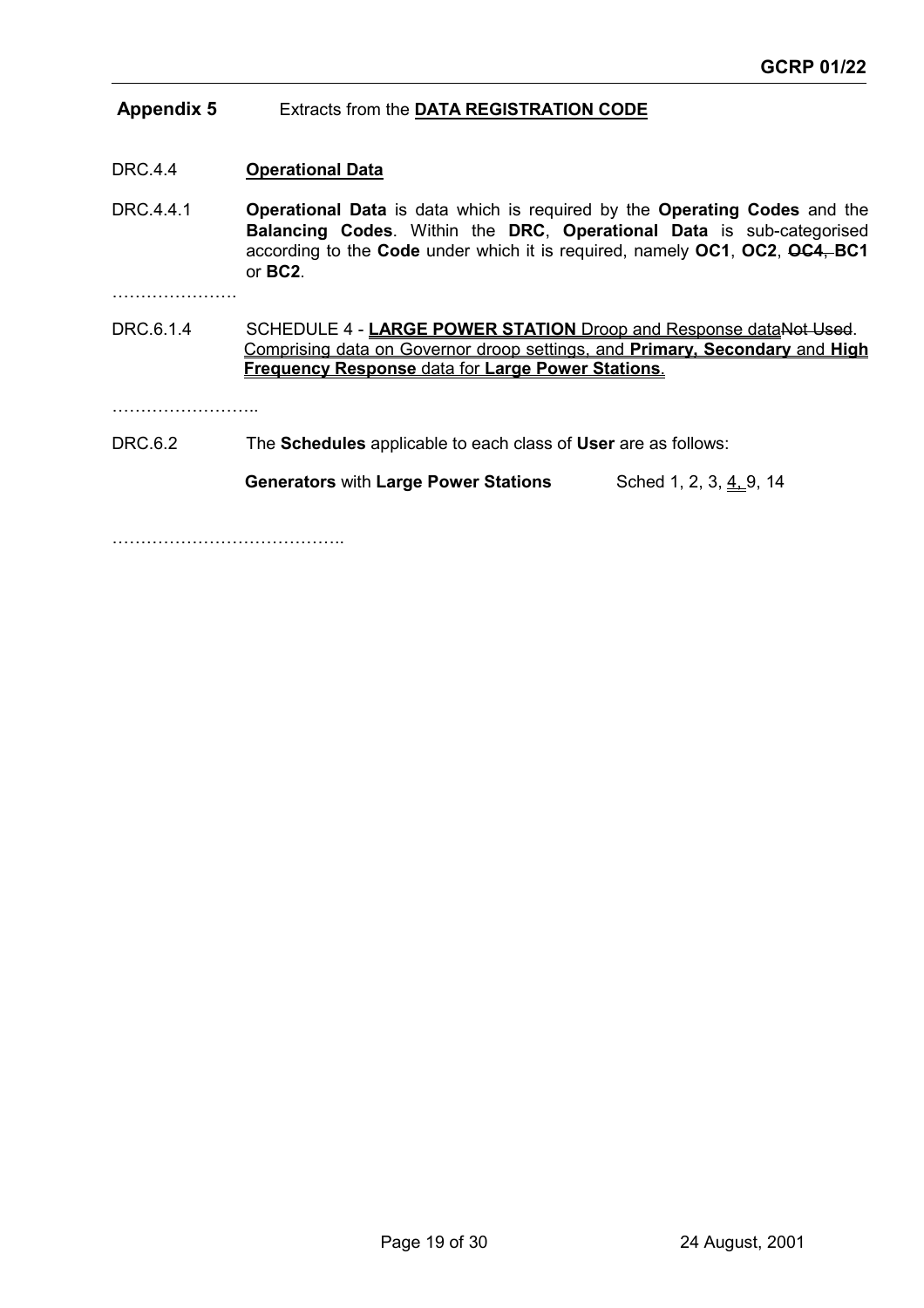# **SCHEDULE 1**

Page 6 of 10

| <b>DATA DESCRIPTION</b>                                                                                                                                                                                                                                                                                                                                                                                                                                                                                                                                                                                                                                                                                                                                                                                      | <b>UNITS</b>                                                                      | <b>DATA</b><br>CAT.                                                                                          | <b>GENERATING UNIT OR STATION DATA</b> |                |                |                |                |                |            |
|--------------------------------------------------------------------------------------------------------------------------------------------------------------------------------------------------------------------------------------------------------------------------------------------------------------------------------------------------------------------------------------------------------------------------------------------------------------------------------------------------------------------------------------------------------------------------------------------------------------------------------------------------------------------------------------------------------------------------------------------------------------------------------------------------------------|-----------------------------------------------------------------------------------|--------------------------------------------------------------------------------------------------------------|----------------------------------------|----------------|----------------|----------------|----------------|----------------|------------|
|                                                                                                                                                                                                                                                                                                                                                                                                                                                                                                                                                                                                                                                                                                                                                                                                              |                                                                                   |                                                                                                              | G <sub>1</sub>                         | G <sub>2</sub> | G <sub>3</sub> | G <sub>4</sub> | G <sub>5</sub> | G <sub>6</sub> | <b>STN</b> |
| GOVERNOR AND ASSOCIATED PRIME MOVER PARAMETERS                                                                                                                                                                                                                                                                                                                                                                                                                                                                                                                                                                                                                                                                                                                                                               |                                                                                   |                                                                                                              |                                        |                |                |                |                |                |            |
| The data items requested under Option 1 below may continue to be provided by Generators in relation to<br>Note:<br>Generating Units on the System at 9 January 1995 (in this paragraph, the "relevant date") or they may<br>provide the new data items set out under Option 2. Generators must supply the data as set out under<br>Option 2 (and not those under Option 1) for Generating Unit governor control systems commissioned after<br>the relevant date, those Generating Unit governor control systems recommissioned for any reason such<br>as refurbishment after the relevant date and Generating Unit governor control systems where, as a result<br>of testing or other process, the Generator is aware of the data items listed under Option 2 in relation to that<br><b>Generating Unit.</b> |                                                                                   |                                                                                                              |                                        |                |                |                |                |                |            |
| <b>Option 1</b>                                                                                                                                                                                                                                                                                                                                                                                                                                                                                                                                                                                                                                                                                                                                                                                              |                                                                                   |                                                                                                              |                                        |                |                |                |                |                |            |
| <b>GOVERNOR PARAMETERS (REHEAT UNITS)</b>                                                                                                                                                                                                                                                                                                                                                                                                                                                                                                                                                                                                                                                                                                                                                                    |                                                                                   |                                                                                                              |                                        |                |                |                |                |                |            |
| HP Governor average gain<br>Speeder motor setting range<br>HP governor valve time constant<br>HP governor valve opening limits<br>HP governor valve rate limits<br>Re-heat time constant (stored                                                                                                                                                                                                                                                                                                                                                                                                                                                                                                                                                                                                             | MW/Hz<br><b>Hz</b><br>S                                                           | <b>DPD</b><br><b>DPD</b><br><b>DPD</b><br><b>DPD</b><br><b>DPD</b>                                           |                                        |                |                |                |                |                |            |
| Active Energy in reheater)<br>IP governor average gain<br>IP governor setting range<br>IP governor time constant<br>IP governor valve opening limits<br>IP governor valve rate limits<br>Details of acceleration sensitive<br>elements HP & IP in governor loop<br>Governor block diagram showing<br>transfer functions of individual elements                                                                                                                                                                                                                                                                                                                                                                                                                                                               | S<br>MW/Hz<br>Hz<br>S.                                                            | <b>DPD</b><br><b>DPD</b><br><b>DPD</b><br><b>DPD</b><br><b>DPD</b><br><b>DPD</b><br><b>DPD</b><br><b>DPD</b> | (please attach)<br>(please attach)     |                |                |                |                |                |            |
| <b>GOVERNOR</b> (Non-reheat steam and Gas<br>Turbines)                                                                                                                                                                                                                                                                                                                                                                                                                                                                                                                                                                                                                                                                                                                                                       |                                                                                   |                                                                                                              |                                        |                |                |                |                |                |            |
| Governor average gain<br>Speeder motor setting range<br>Time constant of steam or fuel<br>governor valve<br>Governor valve opening limits<br>Governor valve rate limits<br>Time constant of turbine<br>Governor block diagram                                                                                                                                                                                                                                                                                                                                                                                                                                                                                                                                                                                | MW/Hz<br>S<br>S                                                                   | <b>DPD</b><br><b>DPD</b><br><b>DPD</b><br><b>DPD</b><br><b>DPD</b><br><b>DPD</b><br><b>DPD</b>               | (please attach)                        |                |                |                |                |                |            |
| <b>GENERATING UNIT</b><br><b>GOVERNOR DROOP CHARACTERISTICS*</b>                                                                                                                                                                                                                                                                                                                                                                                                                                                                                                                                                                                                                                                                                                                                             |                                                                                   |                                                                                                              |                                        |                |                |                |                |                |            |
| Droop at Min Gen<br>Intermediate load 1<br>Droop at intermediate load 1<br>Intermediate load 2<br>Droop at intermediate load 2<br>Droop at RC                                                                                                                                                                                                                                                                                                                                                                                                                                                                                                                                                                                                                                                                | $\frac{0}{6}$<br><b>MW</b><br>$\%$<br><b>MW</b><br>$\frac{0}{6}$<br>$\frac{9}{6}$ | O <sub>C</sub> 4<br>OC4<br>OC4<br>OC4<br>OC4<br>OC4                                                          |                                        |                |                |                |                |                |            |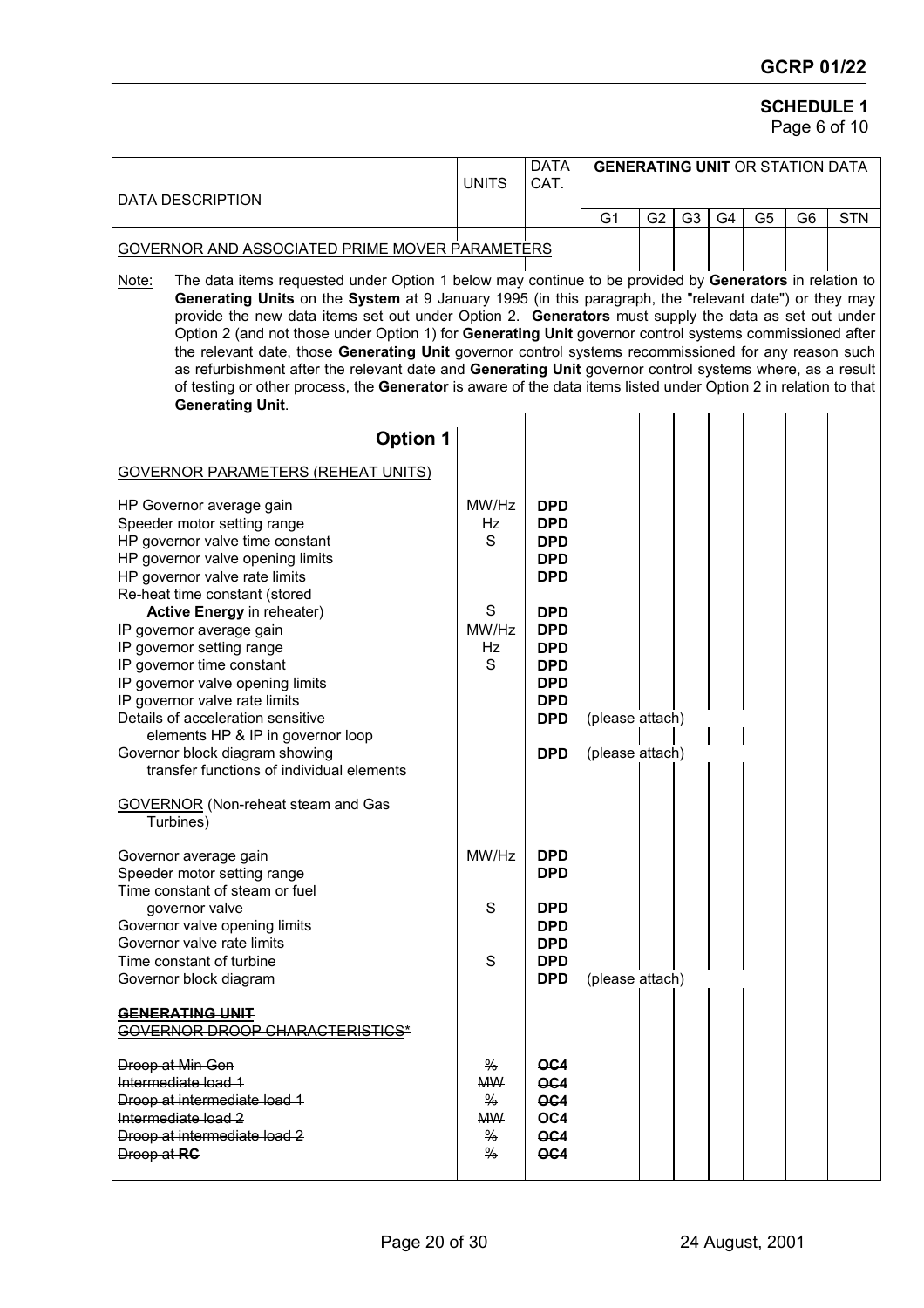# **GCRP 01/22**

# **SCHEDULE 1**

|                                                                                                                                                                                                                                                                                                                                                                                                                                                                                                           |                                                                                                    |                                                                                      |                |                                        |                |    |                | Page 7 of 10   |            |  |  |
|-----------------------------------------------------------------------------------------------------------------------------------------------------------------------------------------------------------------------------------------------------------------------------------------------------------------------------------------------------------------------------------------------------------------------------------------------------------------------------------------------------------|----------------------------------------------------------------------------------------------------|--------------------------------------------------------------------------------------|----------------|----------------------------------------|----------------|----|----------------|----------------|------------|--|--|
| <b>DATA DESCRIPTION</b>                                                                                                                                                                                                                                                                                                                                                                                                                                                                                   | <b>UNITS</b>                                                                                       | <b>DATA</b><br>CAT.                                                                  |                | <b>GENERATING UNIT OR STATION DATA</b> |                |    |                |                |            |  |  |
|                                                                                                                                                                                                                                                                                                                                                                                                                                                                                                           |                                                                                                    |                                                                                      | G <sub>1</sub> | G <sub>2</sub>                         | G <sub>3</sub> | G4 | G <sub>5</sub> | G <sub>6</sub> | <b>STN</b> |  |  |
| Note: Intermediate loads 1 and 2<br>must lie in the range 80% - 100% rated MW, in<br>the case of steam units at rated steam<br>pressure. In the case of a CCGT Module at a<br>Large Power Station, the information is<br>required in respect of each CCGT Unit within<br>that Module unless it has been agreed in an<br>Ancillary Services Agreement to be treated<br>on a modular basis, in which case the<br>information is required in respect of each<br><b>CCGT Module at a Large Power Station.</b> |                                                                                                    |                                                                                      |                |                                        |                |    |                |                |            |  |  |
| <b>BOILER &amp; STEAM TURBINE DATA*</b>                                                                                                                                                                                                                                                                                                                                                                                                                                                                   |                                                                                                    |                                                                                      |                |                                        |                |    |                |                |            |  |  |
| Boiler time constant (Stored Active<br>Energy)                                                                                                                                                                                                                                                                                                                                                                                                                                                            | S                                                                                                  | O <sub>G4</sub><br><b>DPD</b>                                                        |                |                                        |                |    |                |                |            |  |  |
| HP turbine response ratio:<br>(Proportion of Primary Response arising<br>from HP turbine)                                                                                                                                                                                                                                                                                                                                                                                                                 | %                                                                                                  | OC4<br><b>DPD</b>                                                                    |                |                                        |                |    |                |                |            |  |  |
| HP turbine response ratio:<br>(Proportion of High Frequency Response<br>arising from HP turbine)                                                                                                                                                                                                                                                                                                                                                                                                          | $\frac{0}{0}$                                                                                      | OC4<br><u>DPD</u>                                                                    |                |                                        |                |    |                |                |            |  |  |
|                                                                                                                                                                                                                                                                                                                                                                                                                                                                                                           |                                                                                                    | End of Option 1                                                                      |                |                                        |                |    |                |                |            |  |  |
| <b>Option 2</b>                                                                                                                                                                                                                                                                                                                                                                                                                                                                                           |                                                                                                    |                                                                                      |                |                                        |                |    |                |                |            |  |  |
| <b>All Generating Units</b>                                                                                                                                                                                                                                                                                                                                                                                                                                                                               |                                                                                                    |                                                                                      |                |                                        |                |    |                |                |            |  |  |
| Governor Block Diagram showing<br>transfer function of individual elements<br>including acceleration sensitive elements                                                                                                                                                                                                                                                                                                                                                                                   |                                                                                                    | <b>DPD</b>                                                                           |                |                                        |                |    |                |                |            |  |  |
| <b>Governor Time Constant</b><br>#Governor Deadband                                                                                                                                                                                                                                                                                                                                                                                                                                                       | Sec                                                                                                | <b>DPD</b>                                                                           |                |                                        |                |    |                |                |            |  |  |
| - Maximum Setting<br>- Normal Setting<br>- Minimum Setting                                                                                                                                                                                                                                                                                                                                                                                                                                                | ±Hz<br>±Hz<br>±Hz                                                                                  | O <sub>G4</sub><br><b>DPD</b><br>OC4<br><u>DPD</u><br>$\overline{OC4}$<br><u>DPD</u> |                |                                        |                |    |                |                |            |  |  |
| Speeder Motor Setting Range                                                                                                                                                                                                                                                                                                                                                                                                                                                                               | %                                                                                                  | <b>DPD</b>                                                                           |                |                                        |                |    |                |                |            |  |  |
| Average Gain                                                                                                                                                                                                                                                                                                                                                                                                                                                                                              | MW/Hz                                                                                              | <b>DPD</b>                                                                           |                |                                        |                |    |                |                |            |  |  |
| +Droop<br>Incremental Droop at MLP1<br>Incremental Droop at MLP2<br>Incremental Droop at MLP3<br>Incremental Droop at MLP4<br>Incremental Droop at MLP5<br>Incremental Droop at MLP6                                                                                                                                                                                                                                                                                                                      | $\frac{9}{6}$<br>$\frac{0}{6}$<br>$\frac{0}{0}$<br>$\frac{0}{6}$<br>$\frac{0}{6}$<br>$\frac{9}{6}$ | O <sub>G4</sub><br>O <sub>G4</sub><br>OC4<br>OC4<br>OC4<br>OC4                       |                |                                        |                |    |                |                |            |  |  |

# Where the generating unit governor does not have a selectable deadband facility, then the actual value of the deadband need only be provided.

The data submitted via OC4 are not intended to constrain any **Ancillary Services Agreement**.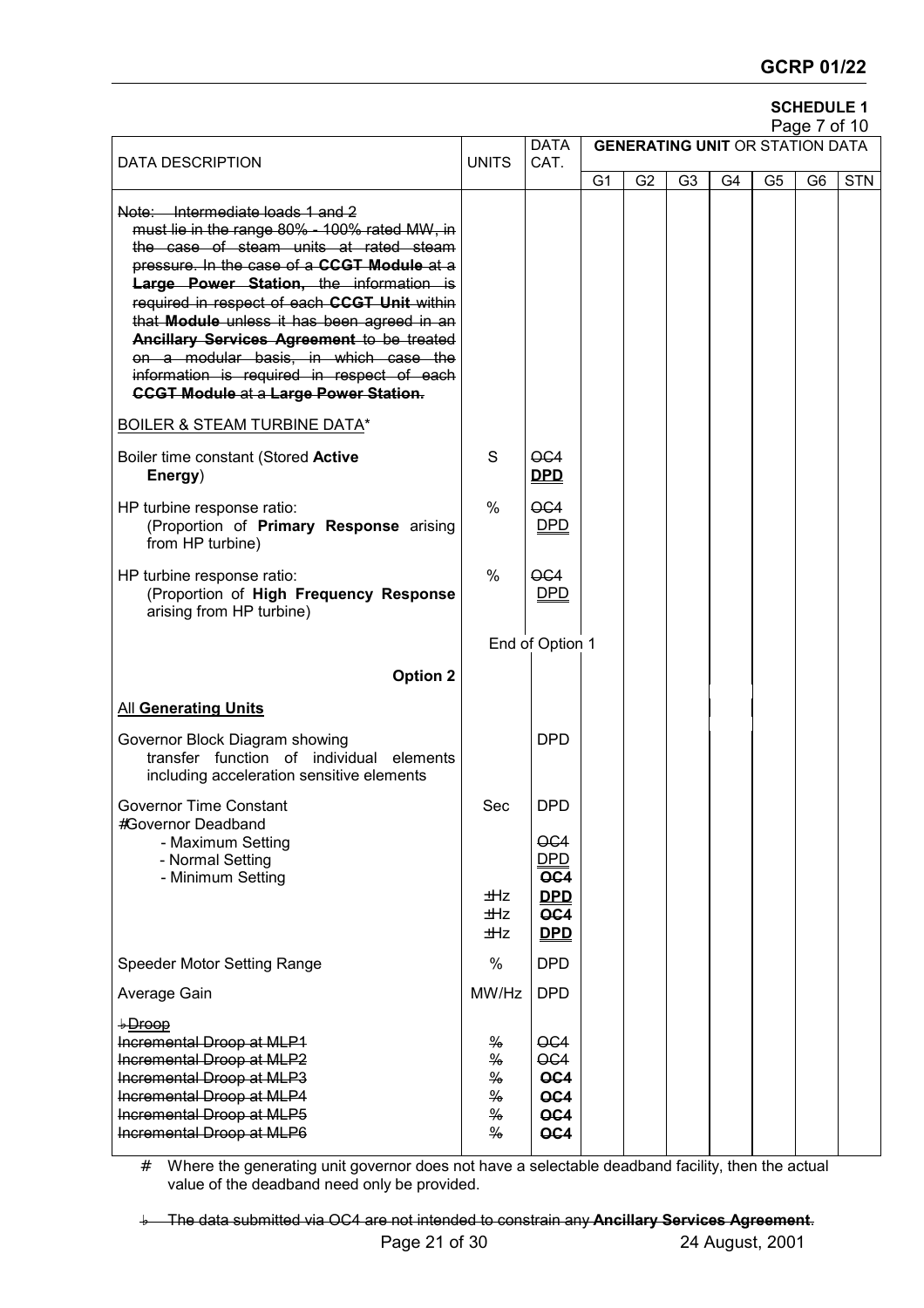#### SCHEDULE 1 Page 9 of 10

| <b>DATA DESCRIPTION</b>                                                                                              | <b>UNITS</b>                                                                            | <b>GENERATING UNIT OR STATION</b><br><b>DATA</b>   |                |                |                |    |                |                |            |
|----------------------------------------------------------------------------------------------------------------------|-----------------------------------------------------------------------------------------|----------------------------------------------------|----------------|----------------|----------------|----|----------------|----------------|------------|
|                                                                                                                      |                                                                                         |                                                    | G <sub>1</sub> | G <sub>2</sub> | G <sub>3</sub> | G4 | G <sub>5</sub> | G <sub>6</sub> | <b>STN</b> |
| UNIT CONTROL OPTIONS*                                                                                                |                                                                                         |                                                    |                |                |                |    |                |                |            |
| Maximum droop<br>Normal droop<br>Minimum droop                                                                       | $\%$<br>$\%$<br>$\%$                                                                    | OC4DPD<br>OC4DPD<br>OC4DPD                         |                |                |                |    |                |                |            |
| Maximum frequency deadband<br>Normal frequency deadband<br>Minimum frequency deadband                                | ±Hz<br>±Hz<br>±Hz                                                                       | OC4DPD<br>OC4DPD<br>OC4DPD                         |                |                |                |    |                |                |            |
| Maximum Output deadband<br>Normal Output deadband<br>Minimum Output deadband                                         | ±MW<br>±MW<br>±MW                                                                       | OC4DPD<br>OC4DPD<br>OC4DPD                         |                |                |                |    |                |                |            |
| Frequency settings between which<br>Unit Load Controller droop applies:                                              |                                                                                         |                                                    |                |                |                |    |                |                |            |
| Maximum<br>Normal<br>Minimum                                                                                         | Hz<br>Hz<br>Hz                                                                          | OC4DPD<br>OC4DPD<br>OC4DPD                         |                |                |                |    |                |                |            |
| Sustained response normally selected                                                                                 | Yes/No                                                                                  | OC4DPD                                             |                |                |                |    |                |                |            |
| RESPONSE CAPABILITY*                                                                                                 |                                                                                         |                                                    |                |                |                |    |                |                |            |
| Note that the data items requested below may be identical to data contained in the relevant Ancillary Services       |                                                                                         |                                                    |                |                |                |    |                |                |            |
| Agreement but data submitted via OC4 is not intended to constrain any such Ancillary Services Agreement.             |                                                                                         |                                                    |                |                |                |    |                |                |            |
| <b>Designed Minimum Operating Level</b>                                                                              | W                                                                                       |                                                    |                |                |                |    |                |                |            |
| MW loading points at which response data<br>is required:                                                             |                                                                                         |                                                    |                |                |                |    |                |                |            |
| MLP <sub>1</sub><br>MLP <sub>2</sub><br>MLP <sub>3</sub><br>MLP4<br>MLP <sub>5</sub><br>MLP6                         | <b>MW</b><br><b>MW</b><br><b>MW</b><br><b>MW</b><br><b>MW</b><br><b>MW</b><br><b>MW</b> | OC4<br>OC4<br>OC4<br>OC4<br>OC4<br>OC4<br>OC4      |                |                |                |    |                |                |            |
| Primary Response to frequency fall:                                                                                  |                                                                                         |                                                    |                |                |                |    |                |                |            |
| Primary Response values to -0.5Hz ramp<br>at six MW loading points as follows:                                       |                                                                                         |                                                    |                |                |                |    |                |                |            |
| Response at MLP1<br>Response at MLP2<br>Response at MLP3<br>Response at MLP4<br>Response at MLP5<br>Response at MLP6 | <b>MW</b><br><b>MW</b><br><b>MW</b><br><b>MW</b><br><b>MW</b><br><b>MW</b>              | OC4<br>OC4<br>OC4<br>OC4<br>OC4<br>O <sub>G4</sub> |                |                |                |    |                |                |            |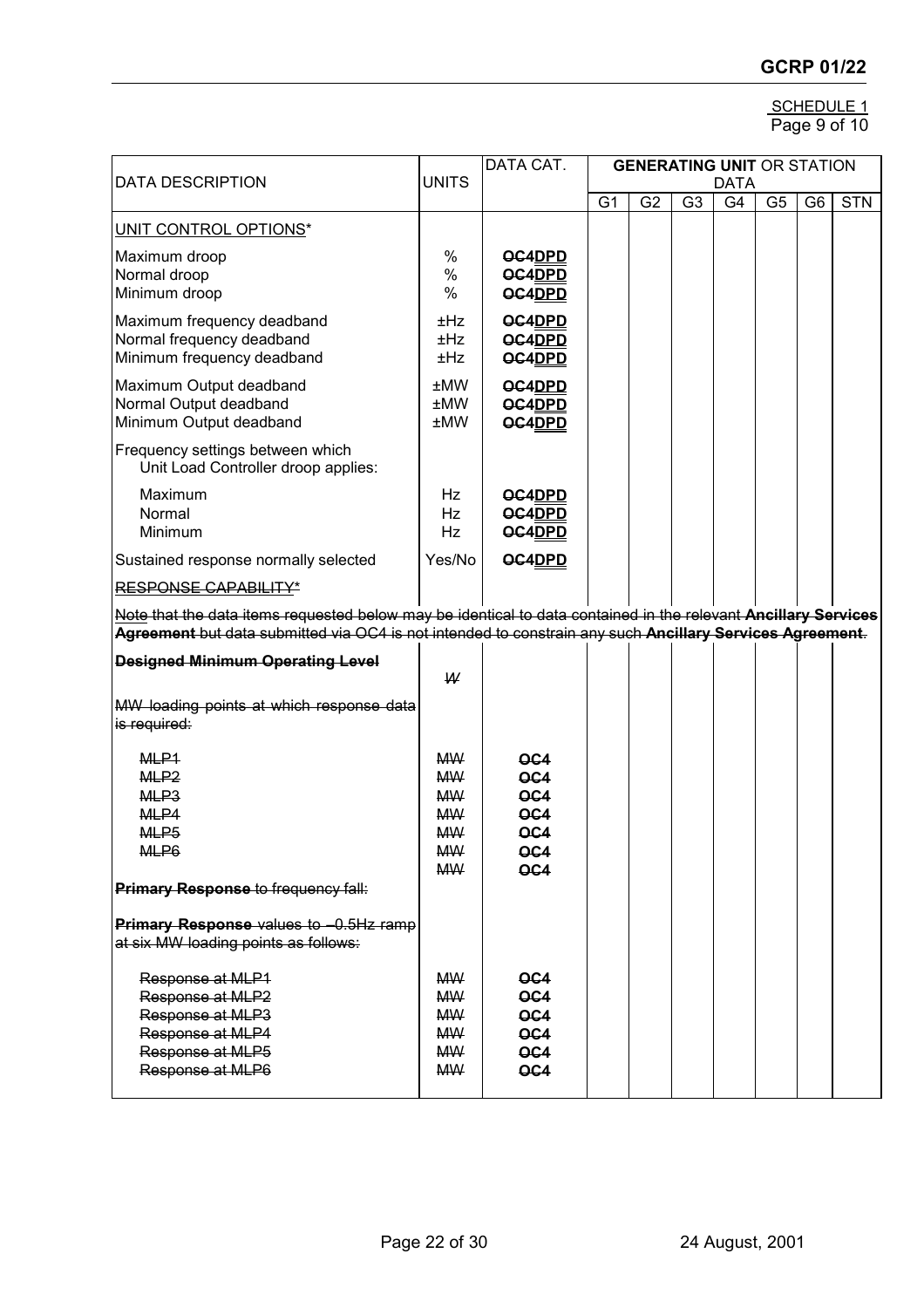#### SCHEDULE<sub>1</sub> Page 10 of 10

| DATA DESCRIPTION                                                                                                                                                                                                                                                                                                                 | <b>UNITS</b>                                                               | <b>DATA</b><br>CAT.                                                                    | GENERATING UNIT (OR CD<br><b>CCGT MODULE, AS THE CASE</b><br>MAY BE)<br>OR STATION DATA<br>G3 G4 |                |  |  |        |
|----------------------------------------------------------------------------------------------------------------------------------------------------------------------------------------------------------------------------------------------------------------------------------------------------------------------------------|----------------------------------------------------------------------------|----------------------------------------------------------------------------------------|--------------------------------------------------------------------------------------------------|----------------|--|--|--------|
| <b>Secondary Response to frequency fall:</b><br>Secondary Response values to -0.5Hz<br>ramp at six MW loading points as follows:                                                                                                                                                                                                 |                                                                            |                                                                                        | G <sub>1</sub>                                                                                   | G <sub>2</sub> |  |  | G6 STN |
| Response at MLP1<br>Response at MLP2<br>Response at MLP3<br>Response at MLP4<br>Response at MLP5                                                                                                                                                                                                                                 | <b>MW</b><br><b>MW</b><br><b>MW</b><br><b>MW</b><br><b>MW</b>              | OC4<br>OC4<br>OC <sub>4</sub><br>OC4<br>OC4                                            |                                                                                                  |                |  |  |        |
| Response at MLP6<br><b>High Frequency Response to frequency</b><br>rise:                                                                                                                                                                                                                                                         | <b>MW</b>                                                                  | O <sub>G4</sub>                                                                        |                                                                                                  |                |  |  |        |
| High Frequency Response values to<br>+0.5Hz ramp at six MW loading points as<br>follows:                                                                                                                                                                                                                                         |                                                                            |                                                                                        |                                                                                                  |                |  |  |        |
| Response at MLP1<br>Response at MLP2<br>Response at MLP3<br>Response at MLP4<br>Response at MLP5<br>Response at MLP6                                                                                                                                                                                                             | <b>MW</b><br><b>MW</b><br><b>MW</b><br><b>MW</b><br><b>MW</b><br><b>MW</b> | O <sub>C4</sub><br>O <sub>C4</sub><br>O <sub>C4</sub><br>OC <sub>4</sub><br>OC4<br>OC4 |                                                                                                  |                |  |  |        |
| In the case of a CCGT Module at a Large<br>Power Station, the information is required<br>in respect of each CCGT Unit within that<br>Module unless it has been agreed in an<br>Ancillary Services Agreement to be<br>treated on a modular basis, in which case<br>the information is required in respect of<br>each CCGT Module. |                                                                            |                                                                                        |                                                                                                  |                |  |  |        |

# NOTE:

**Users** are referred to Schedules 5 & 14 which set down data required for all **Users** directly connected to the **NGC Transmission System**, including **Power Stations**.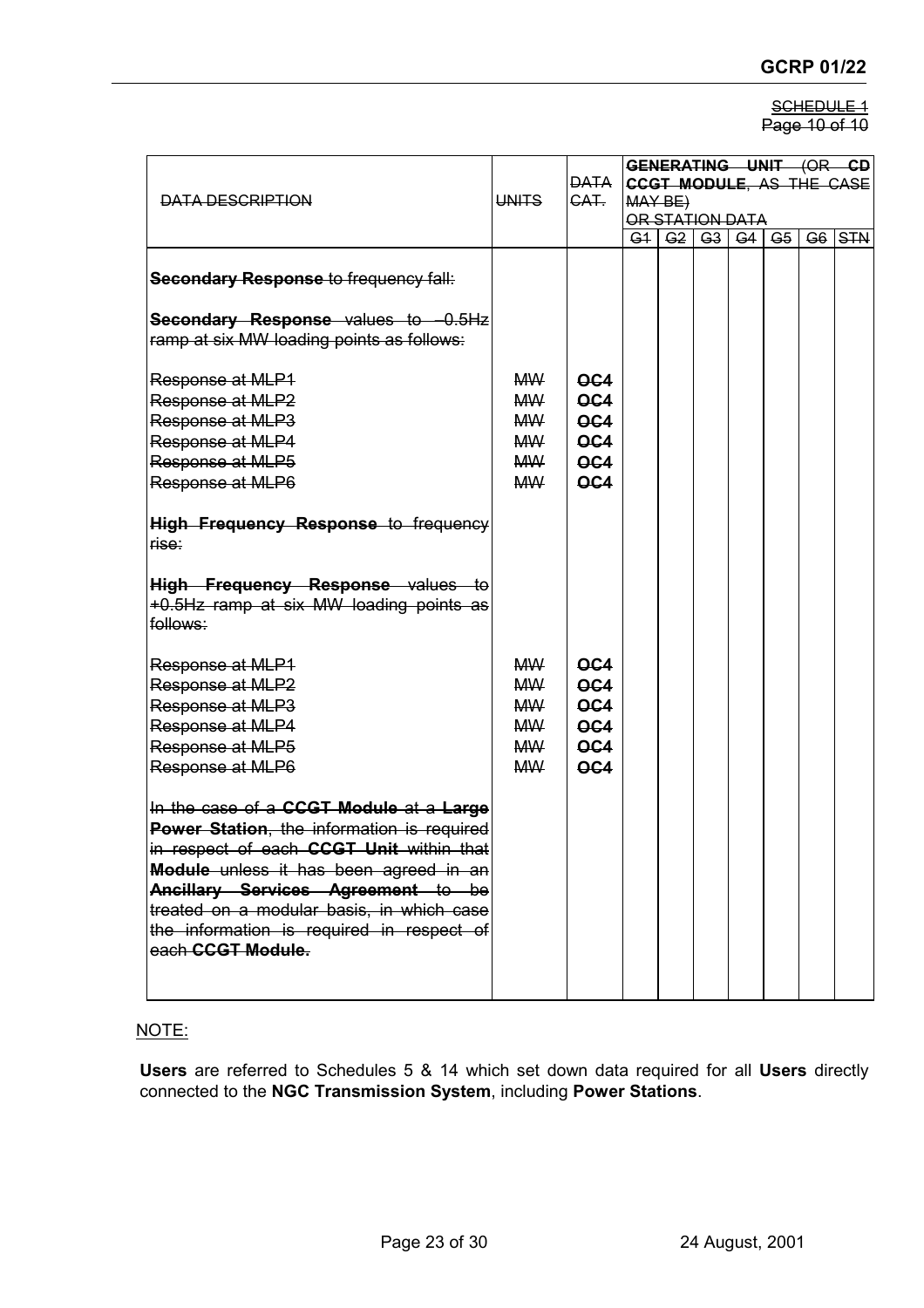#### **GCRP 01/22**

# **DATA REGISTRATION CODE** SCHEDULE 4 Page 1 of 1

### **GOVERNOR DROOP AND RESPONSE**

The Data in this Schedule 4 is to be supplied by **Generators** with respect to all **Large Power Stations**, whether directly connected or **Embedded.**

| <b>DATA</b>        | <b>NORMAL VALUE</b>                                                                                                        | $\underline{\mathsf{MW}}$ | <b>DATA</b> |        | DROOP % |        |         | <b>RESPONSE CAPABILITY</b> |                       |
|--------------------|----------------------------------------------------------------------------------------------------------------------------|---------------------------|-------------|--------|---------|--------|---------|----------------------------|-----------------------|
| <b>DESCRIPTION</b> |                                                                                                                            |                           | <b>CAT</b>  | Unit 1 | Unit 2  | Unit 3 | Primary | <b>Secondary</b>           | <b>High Frequency</b> |
| MLP <sub>1</sub>   | Designed Minimum Operating Level (for a<br><b>CCGT Module, on a Modular basis assuming all</b><br>units are synchronised)  |                           | <b>DPD</b>  |        |         |        |         |                            |                       |
| MLP2               | <b>Minimum Generation (for a CCGT Module, on a</b><br>Modular<br>units<br>basis<br>assuming<br>all<br>are<br>synchronised) |                           | <u>DPD</u>  |        |         |        |         |                            |                       |
| MLP3               | 70% of Registered Capacity                                                                                                 |                           | <u>DPD</u>  |        |         |        |         |                            |                       |
| <b>MLP4</b>        | 80% of Registered Capacity                                                                                                 |                           | $DPD$       |        |         |        |         |                            |                       |
| MLP <sub>5</sub>   | 95% of Registered Capacity                                                                                                 |                           | <u>DPD</u>  |        |         |        |         |                            |                       |
| MLP6               | <b>Registered Capacity</b>                                                                                                 |                           | <u>DPD</u>  |        |         |        |         |                            |                       |

Notes:

1. The data provided in this Schedule 4 is not intended to constrain any **Ancillary Services Agreement**

2. **Registered Capacity** should be identical to that provided in Schedule 2.

3. The Governor Droop should be provided for each **Generating Unit**. The Response Capability should be provided for each **Genset**.

4. **Primary, Secondary** and **High Frequency Response** are defined in CC.A.3.2, and are based on a frequency ramp of 0.5Hz over 10 seconds. **Primary Response** is the minimum value of response between 10s and 30s after the frequency ramp starts, **Secondary Response** between 30s and 30 minutes, and **High Frequency Response** is the minimum value after 10s on an indefinite basis.

5. For plants which have not yet **Synchronised**, the data values of MLP1 to MLP6 should be as described above. For plants which have already **Synchronised,** the values of MLP1 to MLP6 can take any value between **Designed Minimum Operating Level** and **Registered Capacity**. If MLP1 is not provided at the **Designed Minimum Operating Level**, the value of the **Designed Minimum Operating Level** should be separately stated.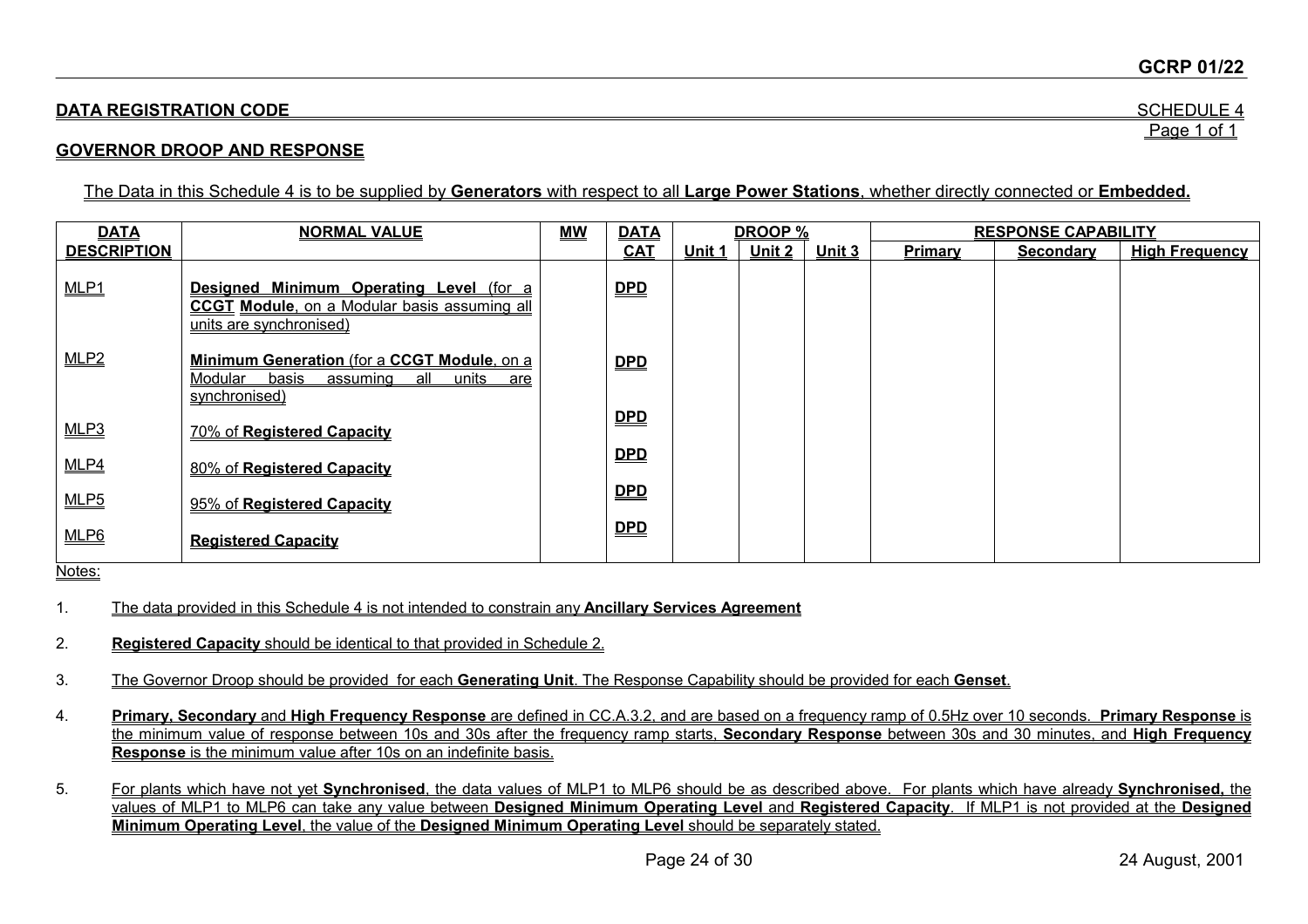#### **DATA REGISTRATION CODE SCHEDULE 9**

Page 1 of 1

#### DATA SUPPLIED BY **NGC** TO **USERS** (Example of data to be supplied)

| <b>CODE</b>     | <b>DESCRIPTION</b>                                                                                                                                                                     |
|-----------------|----------------------------------------------------------------------------------------------------------------------------------------------------------------------------------------|
| <b>CC</b>       | <b>Operation Diagram</b>                                                                                                                                                               |
| <b>CC</b>       | <b>Site Responsibility Schedules</b>                                                                                                                                                   |
| <b>PC</b>       | Day of the peak NGC Demand                                                                                                                                                             |
|                 | Day of the minimum NGC Demand                                                                                                                                                          |
| OC2             | Generating Plant Demand Margins and OU requirements for each Generator<br>over varying timescales                                                                                      |
|                 | Equivalent networks to Users for Outage Planning                                                                                                                                       |
|                 | <b>Negative Reserve Active Power Margins (when necessary)</b>                                                                                                                          |
|                 | <b>Operating Reserve information</b>                                                                                                                                                   |
| <b>OC4</b>      | <b>Weekly Operational Policy</b>                                                                                                                                                       |
| <b>BC1</b>      | Demand Estimates, Indicated Margin and Indicated Imbalance, indicative<br>Synchronising and Desynchronising times of Embedded Power Stations to<br>Network Operators, special actions. |
| BC <sub>2</sub> | Bid-Offer Acceptances, Ancillary Services instructions to relevant Users,<br><b>Emergency Instructions</b>                                                                             |
| BC <sub>3</sub> | Location, amount, and Low Frequency Relay settings of any Low Frequency<br>Relay initiated Demand reduction for Demand which is Embedded.                                              |

#### DATA TO BE SUPPLIED BY **NGC** TO **USERS**

#### PURSUANT TO THE **TRANSMISSION LICENCE**

1. The **Transmission Licence** requires **NGC** to publish annually the **Seven Year Statement** which is designed to provide **Users** and potential Users with information to enable them to identify opportunities for continued and further use of the **NGC Transmission System.**

When a **User** is considering a development at a specific site, certain additional information may be required in relation to that site which is of such a level of detail that it is inappropriate to include it in the **Seven Year Statement**. In these circumstances the **User** may contact **NGC** who will be pleased to arrange a discussion and the provision of such additional information relevant to the site under consideration as the **User** may reasonably require.

2. The **Transmission Licence** also requires **NGC** to offer terms for an agreement for connection to and use of the **NGC Transmission System** and further information will be given by **NGC** to the potential **User** in the course of the discussions of the terms of such an agreement.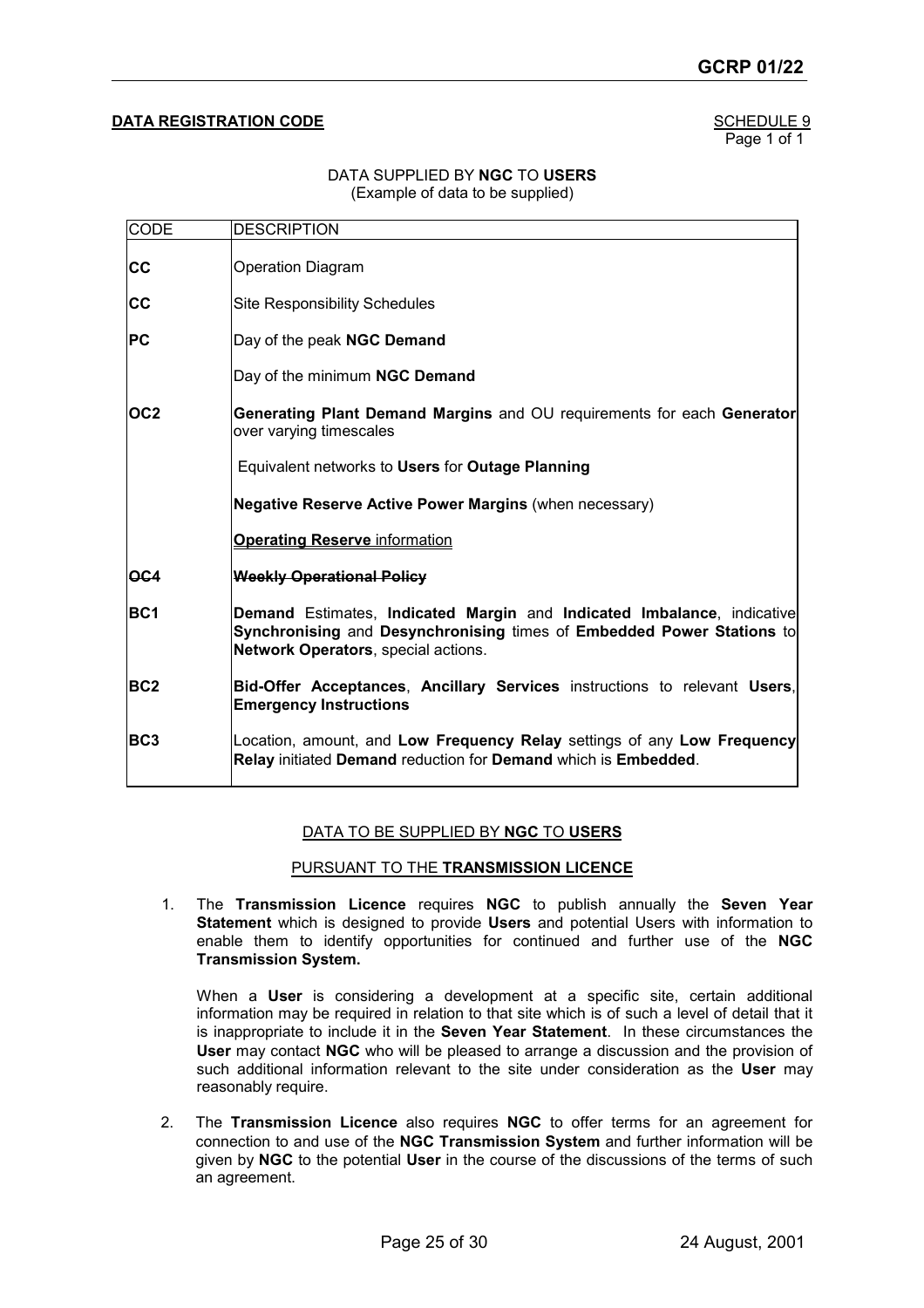| SCHEDULE 12 |  |
|-------------|--|
| Page 2 of 2 |  |

| <b>DATA DESCRIPTION</b>                                                                                                                                                         | <b>UNITS</b>                  | TIME<br><b>COVERED</b>                                                 | <b>UPDATE</b><br><b>TIME</b>                                 | <b>DATA</b><br>CAT.                                                     |
|---------------------------------------------------------------------------------------------------------------------------------------------------------------------------------|-------------------------------|------------------------------------------------------------------------|--------------------------------------------------------------|-------------------------------------------------------------------------|
| <b>Demand Control or Pump</b><br><b>Tripping Offered as Reserve</b>                                                                                                             |                               |                                                                        |                                                              |                                                                         |
| Magnitude of Demand or pumping<br>load which is tripped                                                                                                                         | <b>MW</b>                     | Year ahead from<br>week 24                                             | Week 24                                                      | OC4<br><u>DPD</u>                                                       |
| <b>System Frequency at which</b><br>tripping is initiated                                                                                                                       | lHz                           | $\mathbf{u}$                                                           | $\mathbf{u}$                                                 | $\mathbf{u}$                                                            |
| Time duration of System Frequency<br>below trip setting for tripping to be<br>initiated                                                                                         | lS                            | $\pmb{\mathsf{H}}$                                                     | Ħ                                                            | $\mathbf{u}$                                                            |
| Time delay from trip initiation to<br>Tripping                                                                                                                                  | lS                            |                                                                        | π                                                            | $\pmb{\mathsf{H}}$                                                      |
| Manual<br>Load<br><b>Emergency</b><br><b>Disconnection</b>                                                                                                                      |                               |                                                                        |                                                              |                                                                         |
| Method<br>of<br>achieving<br>disconnection                                                                                                                                      | load Text                     | Year ahead from Annual<br>week 24                                      | inl<br>week 24                                               | OC <sub>6</sub>                                                         |
| <b>Annual ACS Peak Demand</b><br>(Active Power) at Connection<br>Point (requested under Schedule 11<br>- repeated here for reference)                                           | <b>MW</b>                     |                                                                        | w                                                            | $\mathbf{u}$                                                            |
| Cumulative percentage of<br><b>Connection Point Demand</b><br>(Active Power) which can<br>be<br>disconnected by the following times<br>from an instruction from NGC             |                               |                                                                        |                                                              |                                                                         |
| 5 mins<br>10 mins<br>15 mins<br>20 mins<br>25 mins<br>30 mins                                                                                                                   | %<br>%<br>$\%$<br>%<br>%<br>% | $\blacksquare$<br>$\blacksquare$<br>$\pmb{\mathsf{H}}$<br>$\mathbf{u}$ | $\mathbf{u}$<br>π<br>Ħ<br>$\pmb{\mathsf{u}}$<br>$\mathbf{u}$ | π<br>$\mathbf{u}$<br>$\mathbf{u}$<br>$\pmb{\mathsf{H}}$<br>$\mathbf{u}$ |
| Automatic<br>Low<br><b>Frequency</b><br><b>Disconnection</b>                                                                                                                    |                               |                                                                        |                                                              |                                                                         |
| Magnitude of Demand disconnected, MW<br>at<br>which Hz<br>frequency<br>and<br>Disconnection is initiated, for each<br>frequency setting for each<br>Grid<br><b>Supply Point</b> |                               | Year ahead from<br>week 24                                             | Annual in<br>week 24                                         | OC <sub>6</sub>                                                         |

Notes

1. **Network Operators** may delay the submission until calendar week 28.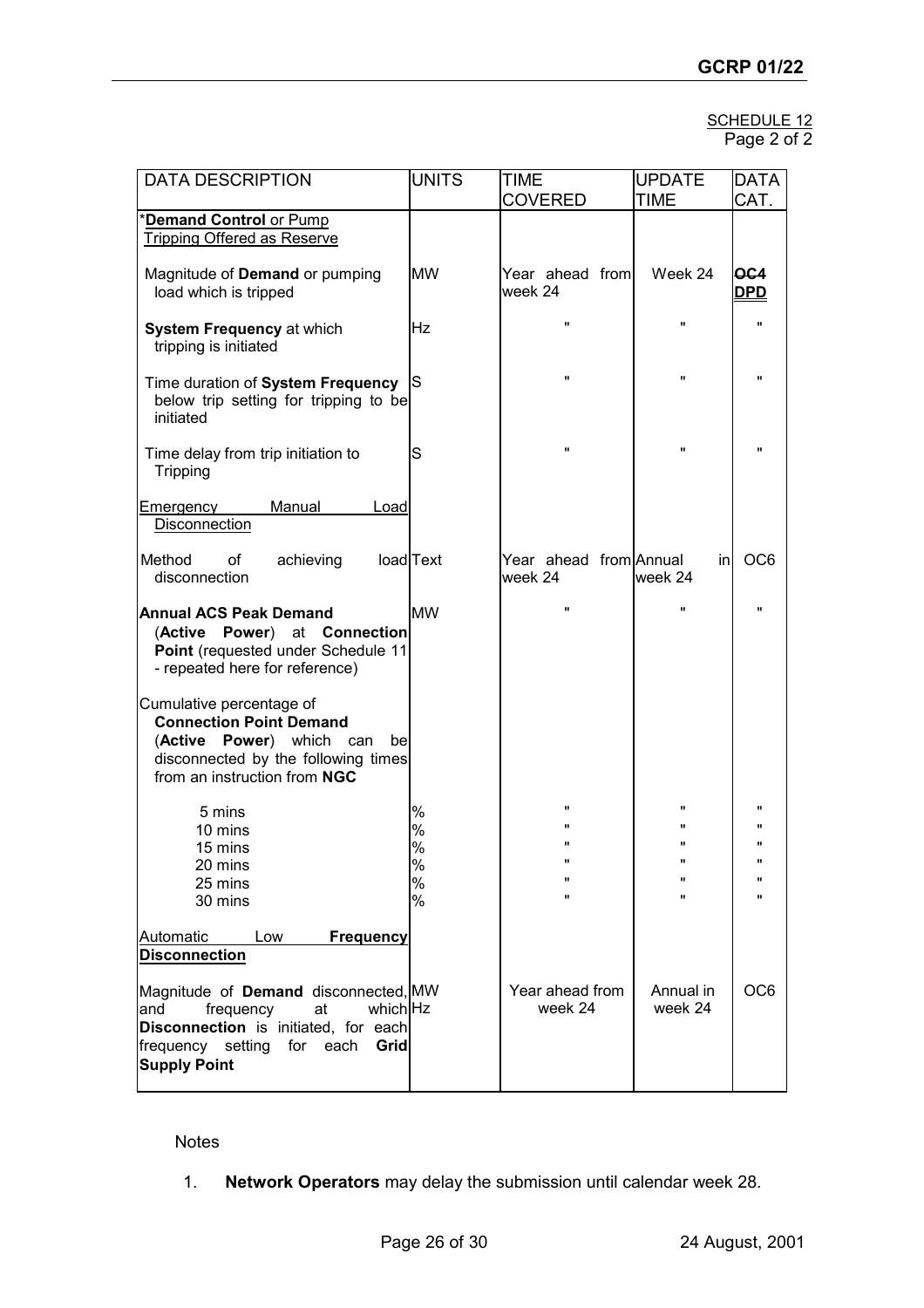# **Appendix 6** Consequential Grid Code Changes to reflect loss of OC4

# 2. Extract from **PREFACE**

3(c) an **Operating Code**, which is split into a number of sections and deals with **Demand** forecasting (**OC1**); the co-ordination of the outage planning process in respect of **Large Power Stations**, the **NGC Transmission System** and **User Systems** for construction, repair and maintenance (**OC2**); the specification of different types of reserve, and the provision of certain types of **Operating Margin** data and the issue of a Weekly Operational Policy (**OC2**); testing and monitoring of **Users** (**OC5**); different forms of reducing **Demand** (**OC6**); the reporting of scheduled and planned actions, and unexpected occurrences such as faults (**OC7**); the coordination, establishment and maintenance of **Isolation** and **Earthing** in order that work and/or testing can be carried out safely (**OC8**); certain aspects of contingency planning (**OC9**); the provision of written reports on occurrences such as faults in certain circumstances (**OC10**); the procedures for numbering and nomenclature of **HV Apparatus** at certain sites (**OC11**); and the procedures for the establishment of **System Tests** (**OC12**);

## 2. Extracts from **CONNECTION CONDITIONS**

#### Steady state **Load** Inaccuracies

CC.6.3.9 The standard deviation of **Load** error at steady state **Load** over a 30 minute period must not exceed 2.5 per cent of a **Genset's Registered Capacity.** Where a **Genset** is instructed to **Frequency** sensitive operation, allowance will be made in determining whether there has been an error according to the governor droop characteristic registered under **PCOC4**.

……………….

CC.6.3.14 It may be agreed in the **Supplemental Agreement** that a **Genset** shall have a **Fast-Start Capability**. Such **Gensets** may be used for **Operating Reserve** and their **Start-Up** may be initiated by **Frequency**-level relays with settings in the range 49Hz to 50Hz as specified pursuant to **OC4OC2**.

………………..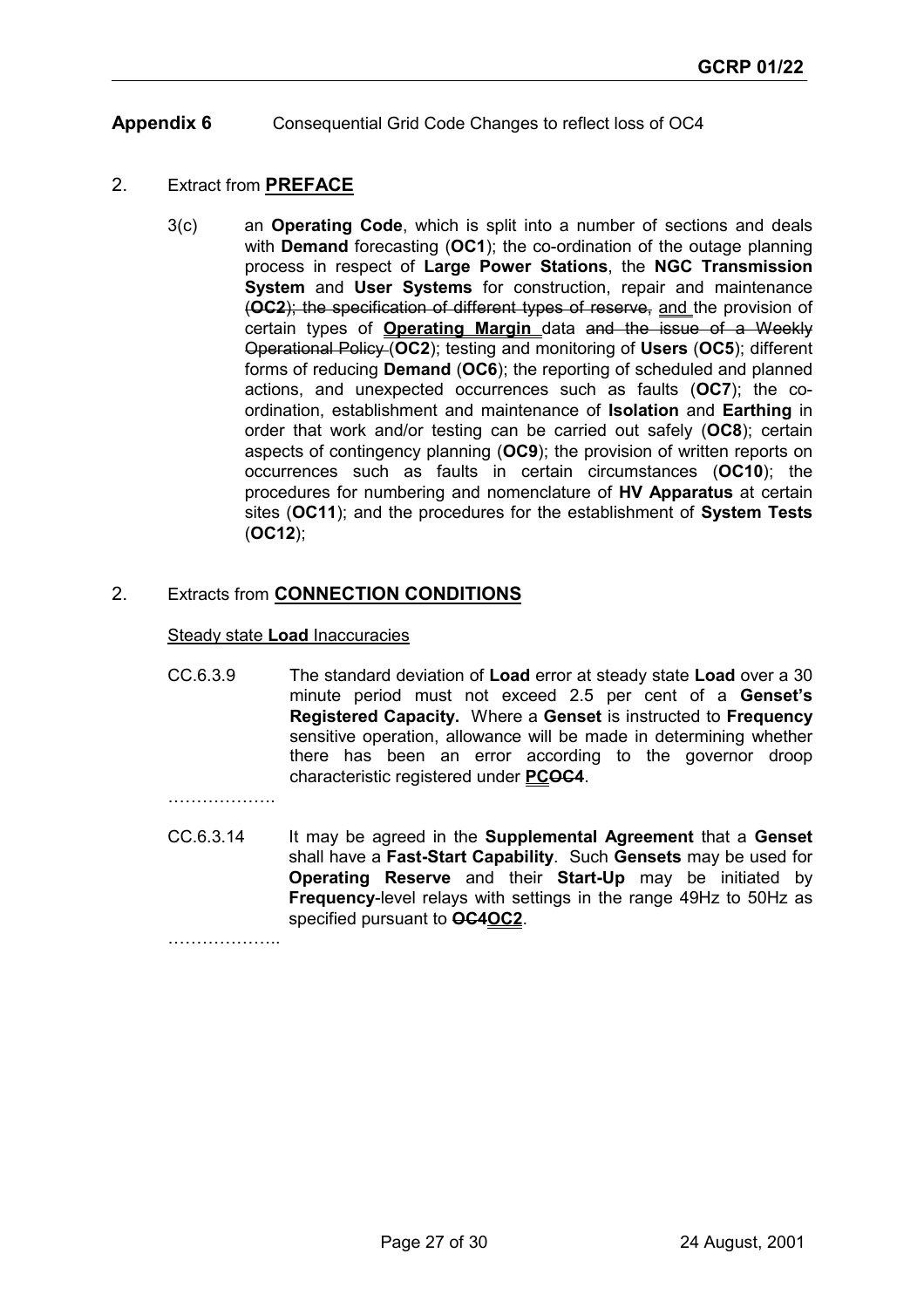Extract from CC **APPENDIX 3** 

#### **MINIMUM FREQUENCY RESPONSE REQUIREMENT PROFILE AND OPERATING RANGE for new Generating Units and/or CCGT Modules with a Completion Date after 1 January 2001**

### CC.A.3.1 SCOPE

The frequency response capability is defined in terms of **Primary Response**, **Secondary Response** and **High Frequency Response**. This appendix defines the minimum frequency response requirement profile for each **Generating Unit** and/or **CCGT Module** which has a **Completion Date** after 1 January 2001. For the avoidance of doubt, this appendix does not apply to **Generating Units** and/or **CCGT Modules** which have a **Completion Date** before 1 January 2001 or to **Small Power Stations**. The functional definition provides appropriate performance criteria relating to the provision of frequency control by means of frequency sensitive generation in addition to the other requirements identified in CC.6.3.7.

In this Appendix 3 to the **CC**, for a **CCGT Module** with more than one **Generating Unit**, the phrase **Minimum Generation** applies to the entire **CCGT Module** operating with all **Generating Units Synchronised** to the **System**.

The minimum frequency response requirement profile is shown diagrammatically in Figure CC.A.3.1. The capability profile specifies the minimum required levels of **Primary Response**, **Secondary Response** and **High Frequency Response** throughout the normal plant operating range. The definitions of these frequency response capabilities are illustrated diagrammatically in Figures CC.A.3.2 & CC.A.3.3.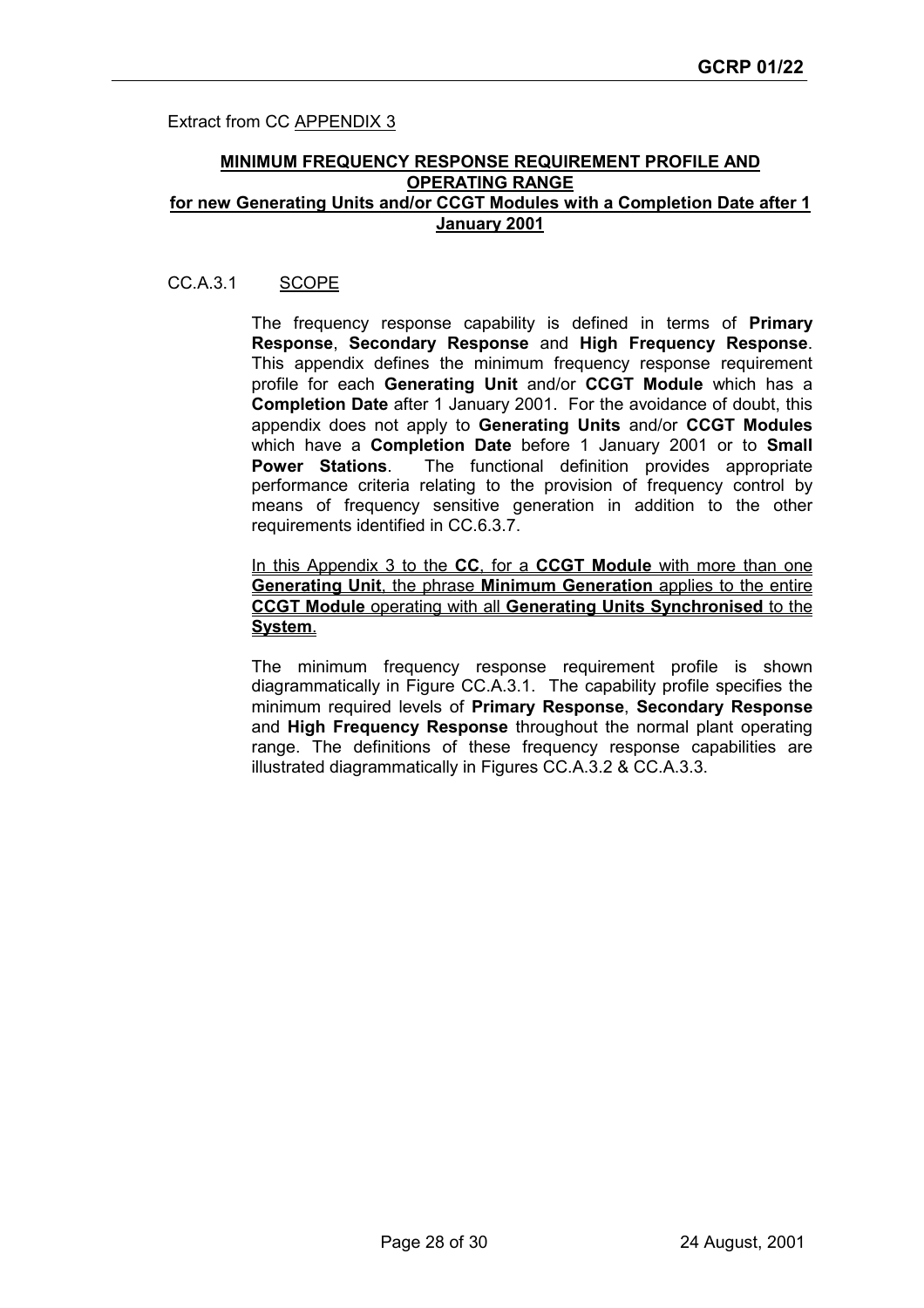# 3. Extract from **OC5**

#### TESTING AND MONITORING

- OC5.5.2.5 If following the procedure set out in OC5.5.2.3 and OC5.5.2.4 it is accepted that the **Genset** has failed the test or re-test (as applicable), the **Generator** shall within 14 days, or such longer period as **NGC** may reasonably agree, following such failure, submit in writing to **NGC** for approval the date and time by which the **Generator** shall have brought the **Genset** concerned to a condition where it complies with its **Frequency Sensitive Mode** or **Limited Frequency Sensitive Mode** capability parameters submitted to **NGC** pursuant to OC4.5 the **PC** , which shall be in accordance with the criteria set out in CC.6.3.7, or with the requirements of BC3.7.2 for **Limited Frequency Sensitive Response**, as the case may be, and would pass the test. **NGC** will not unreasonably withhold or delay its approval of the **Generator's** proposed date and time submitted. Should **NGC** not approve the **Generator's** proposed date or time (or any revised proposal), the **Generator** should amend such proposal having regard to any comments **NGC** may have made and re-submit it for approval.
- OC5.5.2.6 If a **Genset** fails the test, the **Generator** may amend, with **NGC's** approval, the relevant registered parameters of that **Genset** relating to operation in **Frequency Sensitive Mode** or **Limited Frequency Sensitive Mode** registered pursuant to the **PCOC4.5**, for the period until the **Genset** can achieve the parameters previously registered, as demonstrated in a re-test.
- OC5.5.2.7 Once the **Generator** has indicated to **NGC** the date and time that the **Genset** can achieve the parameters previously registered (or the requirements of BC3.7.2, as the case may be), **NGC** shall either accept this information or require the **Generator** to demonstrate that the **Frequency Sensitive Mode** capability or the capability to provide **Limited High Frequency Response,** as the case may be, at the **Genset** concerned has been restored so that it meets the **Frequency Sensitive Mode** or **Limited Frequency Sensitive Mode** capability parameters submitted to **NGC** pursuant to the **PC** OC4.5, which shall be in accordance with the criteria set out in CC.6.3.7, or meets the requirements of BC3.7.2 for **Limited High Frequency Response**, as the case may be, by means of a repetition of the monitoring referred to in OC5.5.2.1 at any time after the time and date approved under OC5.5.2.5. The provisions of this OC5.5.2 will apply to such further test.